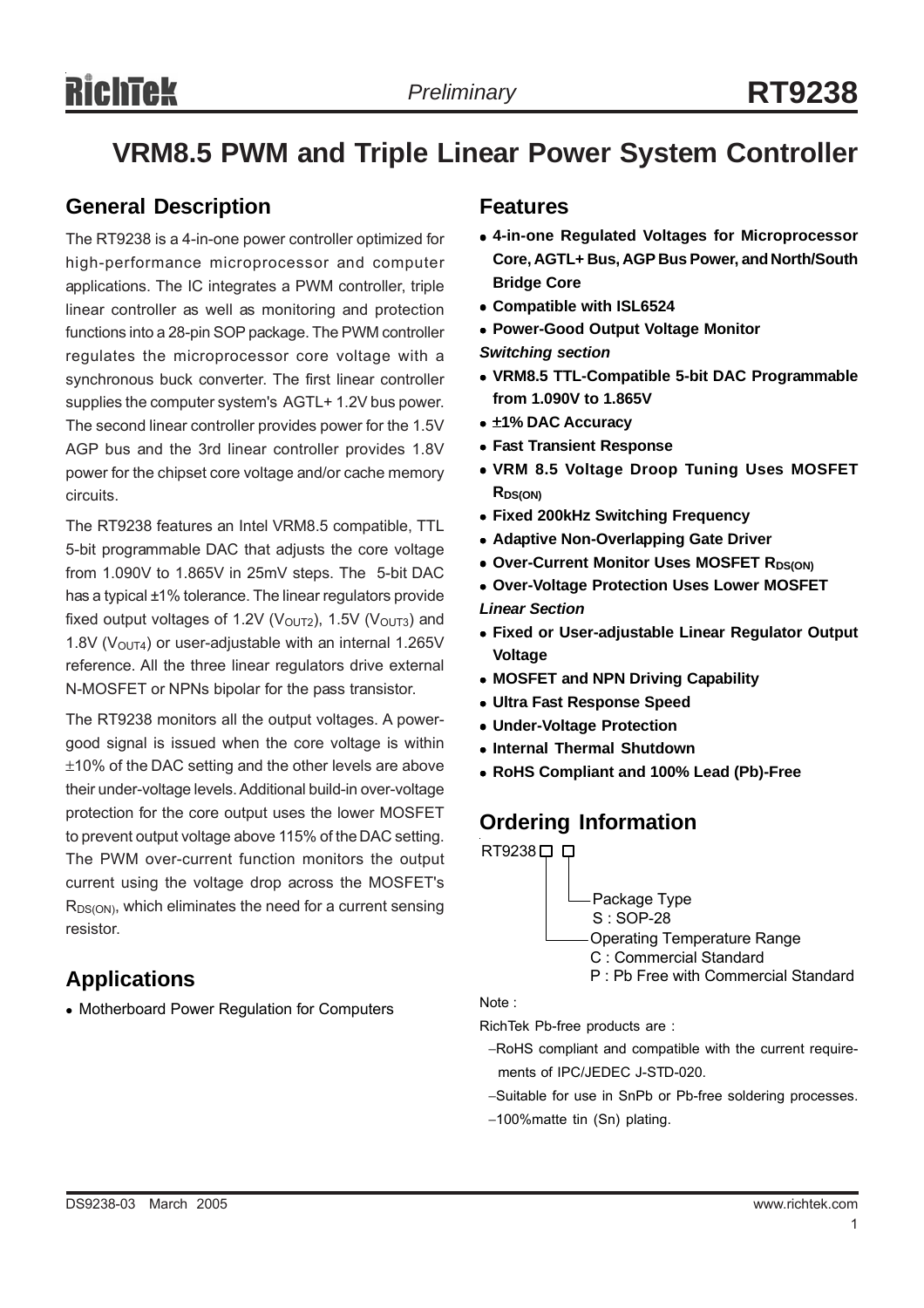### **Pin Configurations**



### **Typical Application Circuit**



Figure 1. VRM 8.5 Power Solution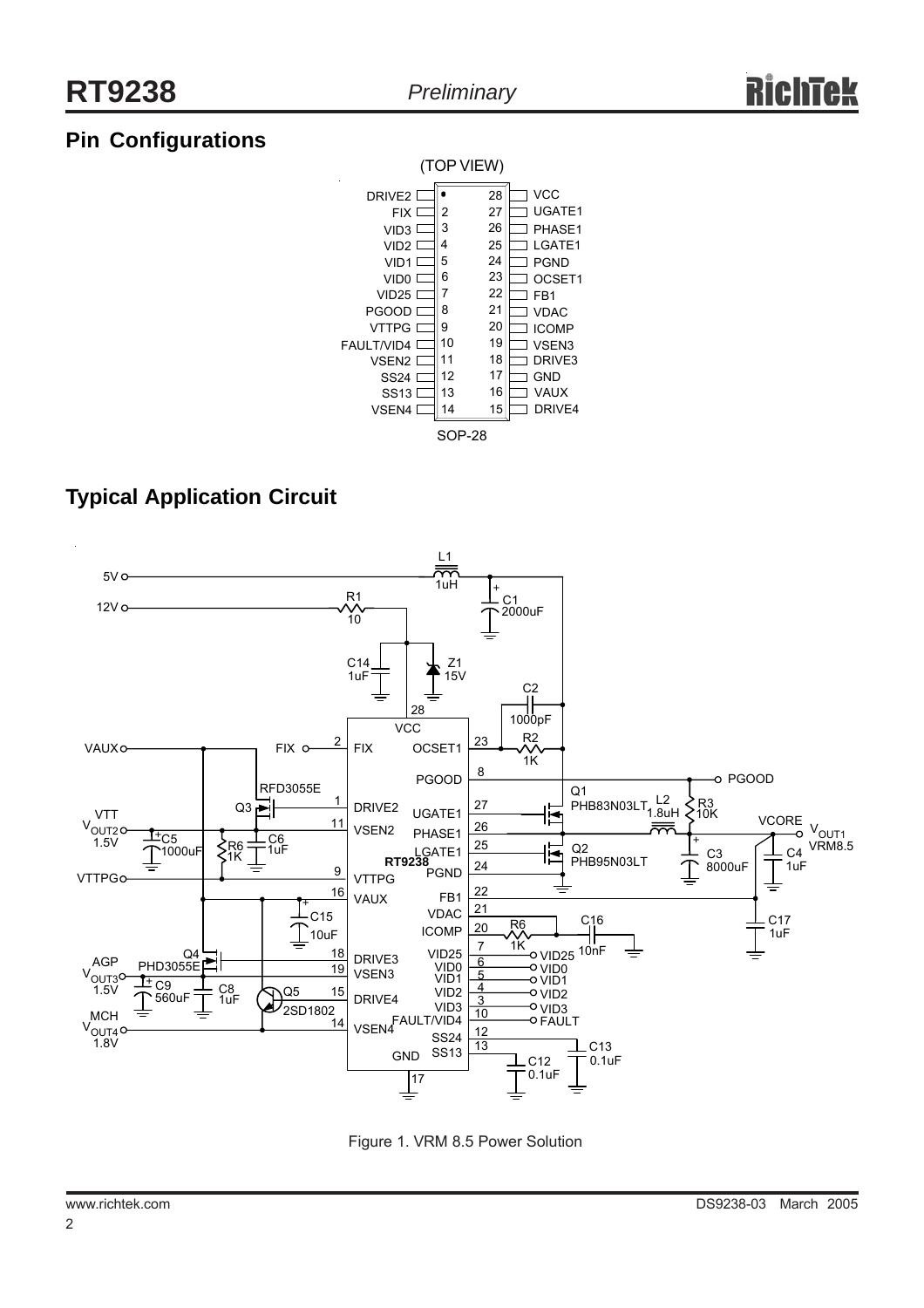

Figure 2. VRM 8.4 & 8.5 Power Solution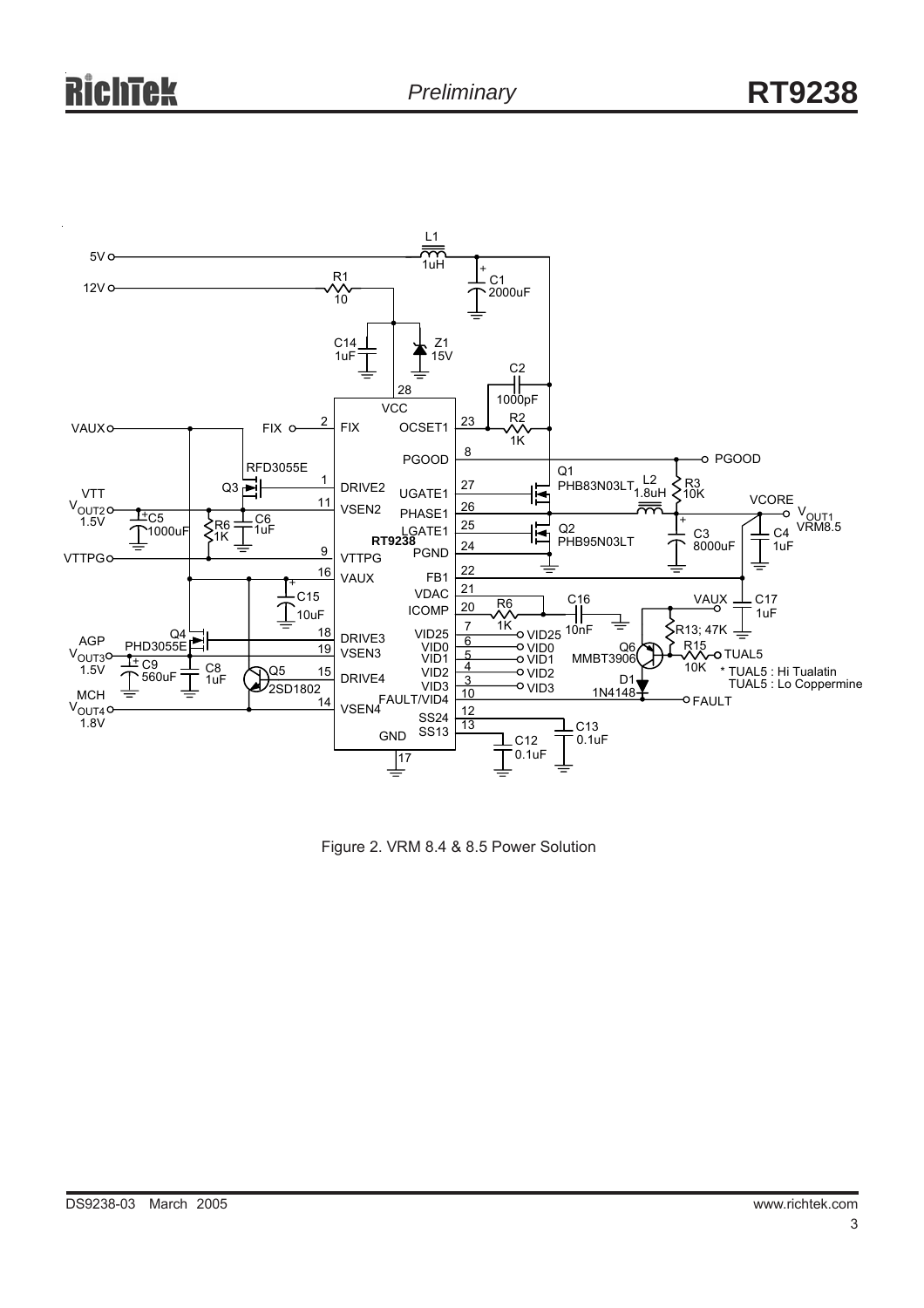### **Function Block Diagram**

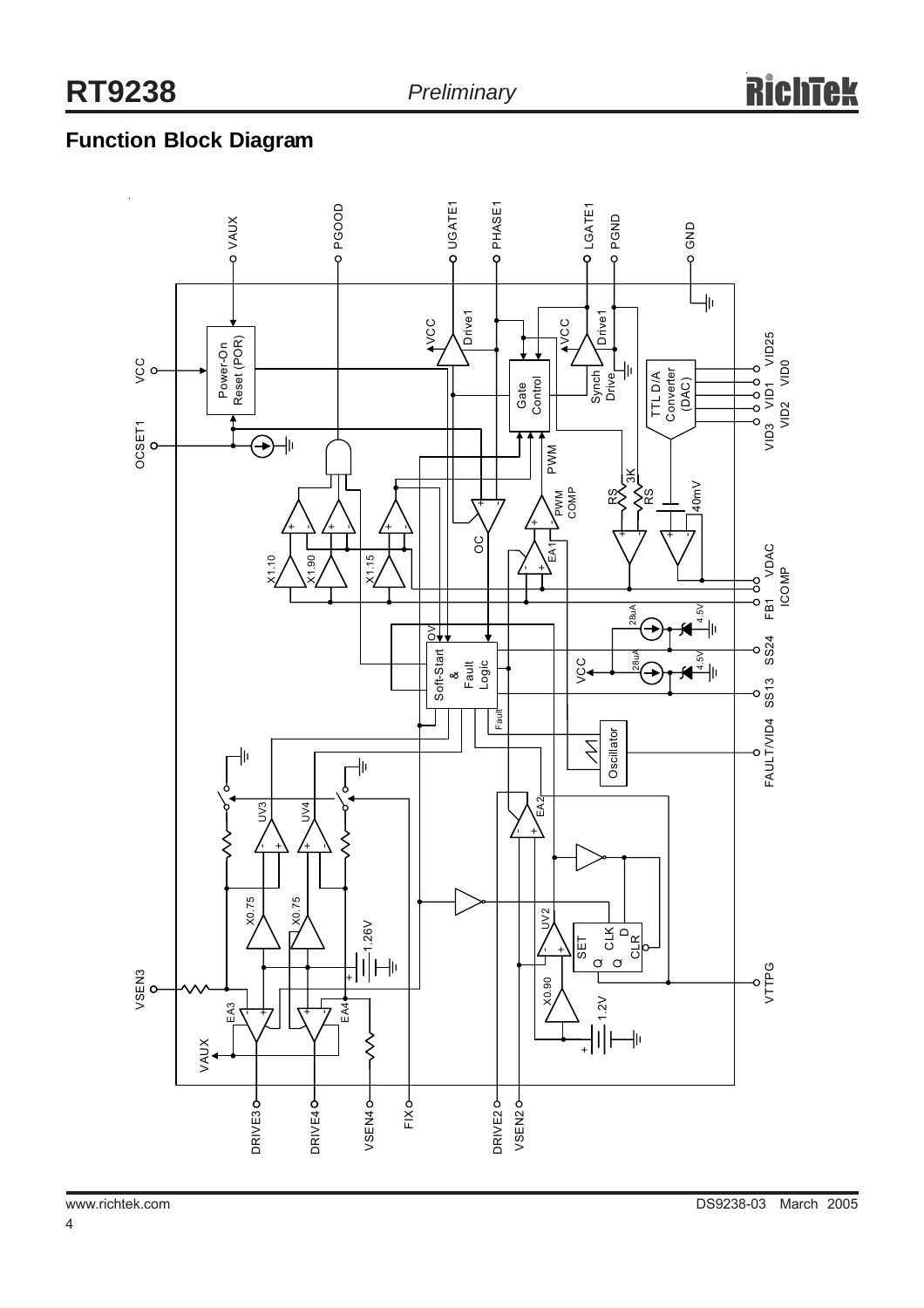### **Functional Pin Description**

### **DRIVE2 (Pin 1)**

Connect this pin to the gate of an external MOSEFT. This pin provides the drive for the VTT ( $V<sub>OUT2</sub>$ ) regulator's pass transistor.

### **FIX (Pin 2)**

Grounding this pin bypasses the internal resistor dividers that set the voltage of the 1.5V and 1.8V linear regulators. This way, the output voltage of the two regulators can be adjusted from 1.26V up to the input voltage (+3.3V or +5V) by way of an external resistor divider corrected at the corresponding VSEN pin. The new output voltage set by the external resistor divider can be determined using the following formula:

out = 1.265V  $\times$  (1+  $\overline{\phantom{0}}$  ) GND  $\text{V}\text{OUT} = 1.265\text{V} \times (1 + \frac{\text{R}}{\text{A}})$ R

Where  $R_{OUT}$  is the resistor connected from VSEN to the output of the regulator, and R<sub>GND</sub> is the resistor connected from VSEN to ground. Left open, this pin is pulled high enabling fixed output voltage operation.

### **VID25, VID0, VID1, VID2, VID3 (Pin 7, 6, 5, 4, and 3)**

VID3-25 are TTL-compatible the input pins to the 5-bit DAC. The state logic of these five pins program the internal voltage reference, DACOUT. The level of DACOUT sets the microprocessor core converter output voltage, as well as the corresponding PGOOD and OVP thresholds. Table 1 specifies the DACOUT voltage of 32 combinations of VID levels.

### **PGOOD (Pin 8)**

PGOOD is an open collector output used to indicate the status of the PWM converter output voltage. This pin is pulled low when the synchronous regulator output is not within ±10% of the DACOUT reference voltage, or when any of the other outputs are below their under-voltage thresholds.

### **VTTPG (Pin 9)**

VTTPG is an open collector output used to indicate the status of the VTT ( $V_{\text{OUT2}}$ ) regulator output voltage. This pin is pulled low when the output voltage is below 1.08V under-voltage threshold or when SS13 pin is below 1.25V.

### **FAULT/VID4 (Pin 10)**

This pin provides two combined functions. One is fault condition indicator, the other is VID4 for VRM8.4 DAC (see the Table I). Pull up this pin up to over 2V, it act like the VID4 of VRM8.4. When this pin is pulled high, the DACOUT provide 1.890V~2.090V output voltages.

Nominally, the voltage at this pin is pulled low by a internal  $47k\Omega$ , in the event of an over-voltage or over-current condition, this pin is internally pulled to about 8V (VCC = 12V).

### **VSEN2 (Pin 11)**

Connect this pin to the output of the VTT ( $V<sub>OUT2</sub>$ ) linear regulator. This pin is also monitored for under-voltage events.

### **SS24 (Pin 12)**

Connect a capacitor from this pin to ground. This capacitor, along with an internal  $28\mu$ A (V<sub>SS24</sub>>1V) current source, sets the soft-start interval of the  $V<sub>OUT2</sub>$  regulator. Pulling this pin below 0.8V induces a chip reset and shutdown.

### **SS13 (Pin 13)**

Connect a capacitor from this pin to ground. This capacitor, along with an internal  $28\mu$ A (V<sub>SS13</sub>>1V) current source, sets the soft-start interval of the synchronous PWM converter ( $V_{\text{OUT1}}$ ) and the AGP regulator ( $V_{\text{OUT3}}$ ). A VTTPG high signal is also delayed by the time interval required by the charging of this capacitor from 0V to 1.25V.

### **VSEN4 (Pin 14)**

Connect this pin to the output of the 1.8V regulator. This pin is monitored for under-voltage events.

### **DRIVE4 (Pin 15)**

Connect this pin to the gate of an external MOSEFT. This pin provides the drive for the 1.8V regulator's pass transistor.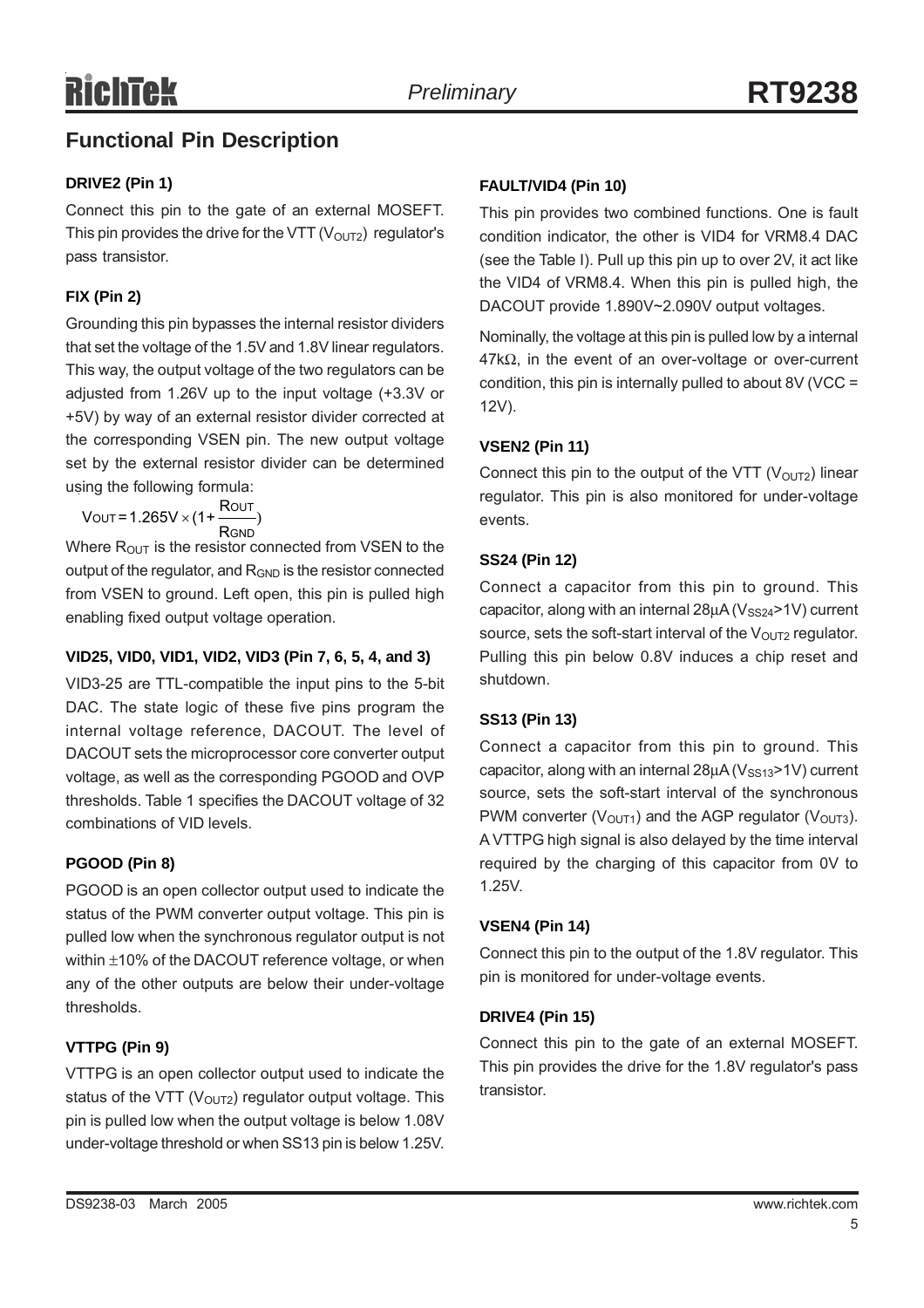### **VAUX (Pin 16)**

This pin provides boost current for the three linear regulator output drives in the event bipolar NPN transistors (instead of N-Channel MOSFETs) are employed as pass elements. The voltage at this pin is monitored for power-on reset (POR) purpose.

### **GND (Pin 17)**

Signal ground for the IC. All voltage levels are measured with respect to this pin.

### **DRIVE3 (Pin 18)**

Connect this pin to the gate of an external MOSEFT. This pin provides the drive for the 1.5V regulator's pass transistor.

### **VSEN3 (Pin 19)**

Connect this pin to the output of the 1.5V linear regulator. This pin is monitored for under-voltage events.

### **ICOMP (Pin 20)**

This pin is non-inverting input of the PWM error amplifier. It determine the  $V_{\text{OUT1}}$  voltage. Connect a resistor (RF) to VDAC pin. A sense current of lower MOSFET is fed to this pin to pull low the DACOUT voltage. (see VDAC)

### **VDAC (Pin 21)**

This pin is internal DAC buffer output. Connect a resistor(RF) from this pin to ICOMP pin. The resistor provide a voltage drop rated from lower MOSFET turn on voltage drop. A sample hold circuit sense the voltage drop of lower MOSFET(IL x RDSON) when LGATE1 turn on. The ratio is :

 $(I_L \times R_{DSON}) \times RF/3k$ 

### **FB1 (Pin 22)**

This pin is connected to the PWM converter's output voltage. This pin also connects to internal PWM error amplifier inverting input and power good monitor.

### **OCSET1 (Pin 23)**

Connect a resistor from this pin to the drain of the respective upper MOSFET. This resistor, an internal 200µA current source, and the upper MOSFET onresistance set the converter over-current trip point.

An over-current trip cycles the soft-start function. The voltage at this pin is monitored for power-on reset (POR) purpose and pulling this pin low with an open drain device will shut down the IC.

### **PGND (Pin 24)**

This is the power ground of UGATE1&LGATE1. Tie the synchronous PWM converter's lower MOSFET source to this pin.

### **LGATE1 (Pin 25)**

Connect LGATE1 to the PWM converter's lower MOSFET gate. This pin provides the gate drive for the lower MOSFET.

### **PHASE1 (Pin 26)**

This pin is used to monitor the voltage drop across the upper MOSFET for over-current protection. This pin is also used to sense lower MOSFET voltage drop for VOUT1 voltage droop tuning.

### **UGATE1 (Pin 27)**

Connect UGATE1 pin to the PWM converter's upper MOSFET gate. This pin provides the gate drive for the upper MOSFET.

### **VCC (Pin 28)**

Provide a 12V supply voltage for the IC to this pin. This pin also provides the gate bias charge for all the MOSFETs controlled by the IC. The voltage at this pin monitored for power-on reset (POR) purpose.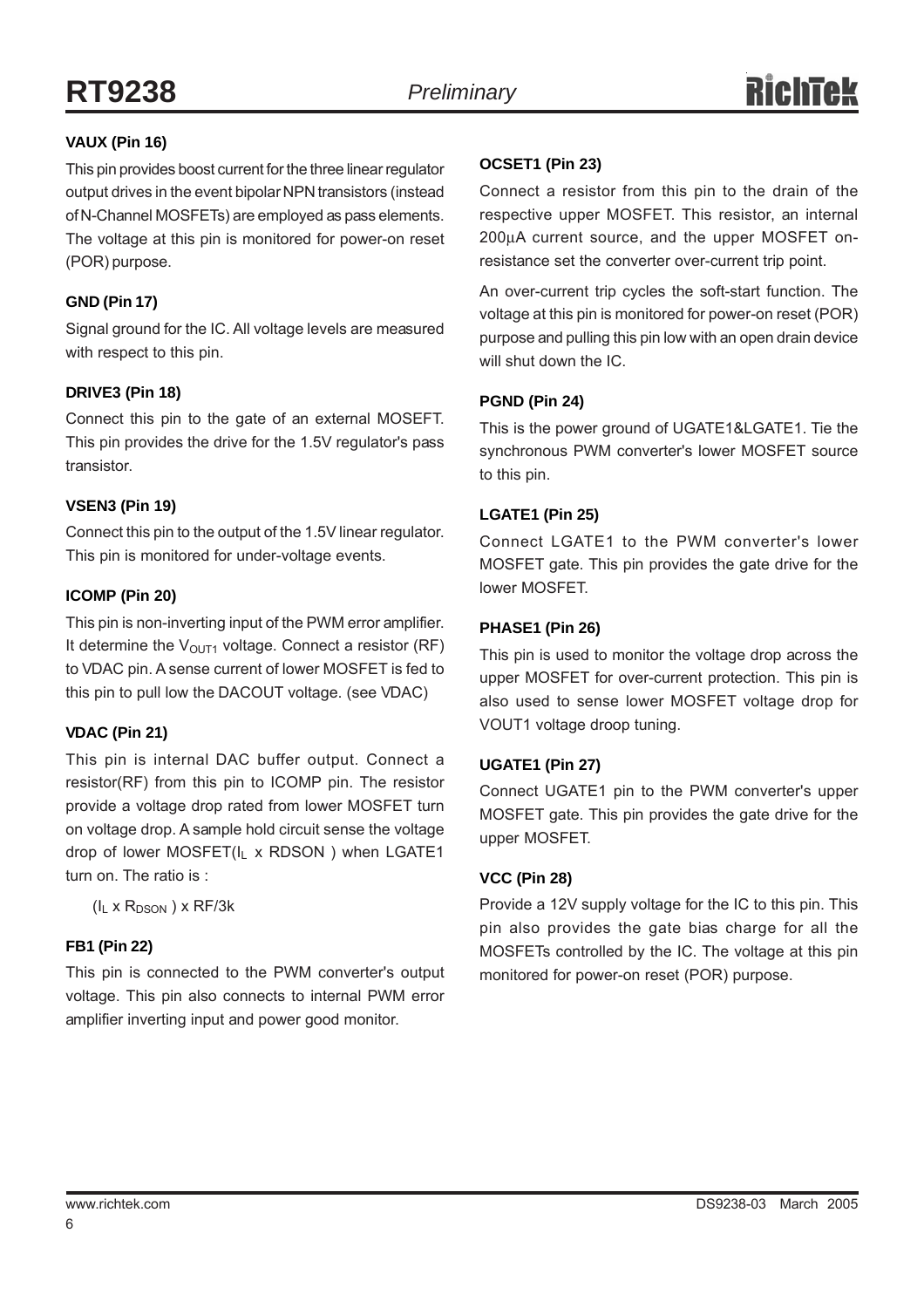### **Absolute Maximum Ratings**

| • Package Thermal Resistance |  |
|------------------------------|--|
|                              |  |

### **Recommended Operating Conditions**

### **CAUTION:**

Stresses beyond the ratings specified in "Absolute Maximum Ratings" may cause permanent damage to the device. This is a stress only rating and operation of the device at these or any other conditions above those indicated in the operational sections of this specification is not implied.

### **Electrical Characteristics**

( $V_{CC}$  = 12V, PGND = 0V, T<sub>A</sub> = 25°C, unless otherwise specified.)

| <b>Parameter</b>                     | <b>Symbol</b> | <b>Test Conditions</b>                             | Min                                   | <b>Typ</b> | Max   | <b>Units</b> |  |  |
|--------------------------------------|---------------|----------------------------------------------------|---------------------------------------|------------|-------|--------------|--|--|
| <b>V<sub>CC</sub></b> Supply Current |               |                                                    |                                       |            |       |              |  |  |
| <b>Nominal Supply Current</b>        | $_{\rm lcc}$  | UGATE1, LGATE1, DRIVE2,<br>DRIVE3, and DRIVE4 Open |                                       | 10         | --    | mA           |  |  |
| <b>Power-On Reset</b>                |               |                                                    |                                       |            |       |              |  |  |
| V <sub>CC</sub> Rising Threshold     |               | $VOCSET1 = 4.5V$                                   | 6.5                                   | $-$        | 9.5   | $\vee$       |  |  |
| V <sub>CC</sub> Falling Threshold    |               | $V$ OCSET <sub>1</sub> = 4.5 $V$                   | 6                                     | --         | 9     | V            |  |  |
| Rising VAUX Threshold                |               | $V$ OCSET <sub>1</sub> = 4.5 $V$                   | $\hspace{0.05cm}$ – $\hspace{0.05cm}$ | 1.5        | --    | V            |  |  |
| <b>VAUX Threshold Hysteresis</b>     |               | $V_{OCSET1} = 4.5V$                                | $\hspace{0.05cm}$ – $\hspace{0.05cm}$ | 0.2        | --    | V            |  |  |
| Rising V <sub>OCSET1</sub> Threshold |               |                                                    | --                                    | 1.25       | $-$   | V            |  |  |
| <b>DAC AND Band Gap Reference</b>    |               |                                                    |                                       |            |       |              |  |  |
| DAC (VID25-VID3) Input Low Voltage   |               |                                                    | --                                    | --         | 0.8   | $\vee$       |  |  |
| DAC(VID25-VID3) Input High Voltage   |               |                                                    | 2.0                                   | $-$        | --    | V            |  |  |
| <b>DACOUT Voltage Accuracy</b>       |               | $V_{DAC} + 40mV$                                   | $-10$                                 | --         | $+20$ | mV           |  |  |
| <b>Oscillator</b>                    |               |                                                    |                                       |            |       |              |  |  |
| <b>Free Running Frequency</b>        |               |                                                    | 180                                   | 200        | 225   | <b>kHz</b>   |  |  |
| Ramp Amplitude                       | $\Delta$ Vosc |                                                    | --                                    | 1.9        |       | $V_{P-P}$    |  |  |

*To be continued*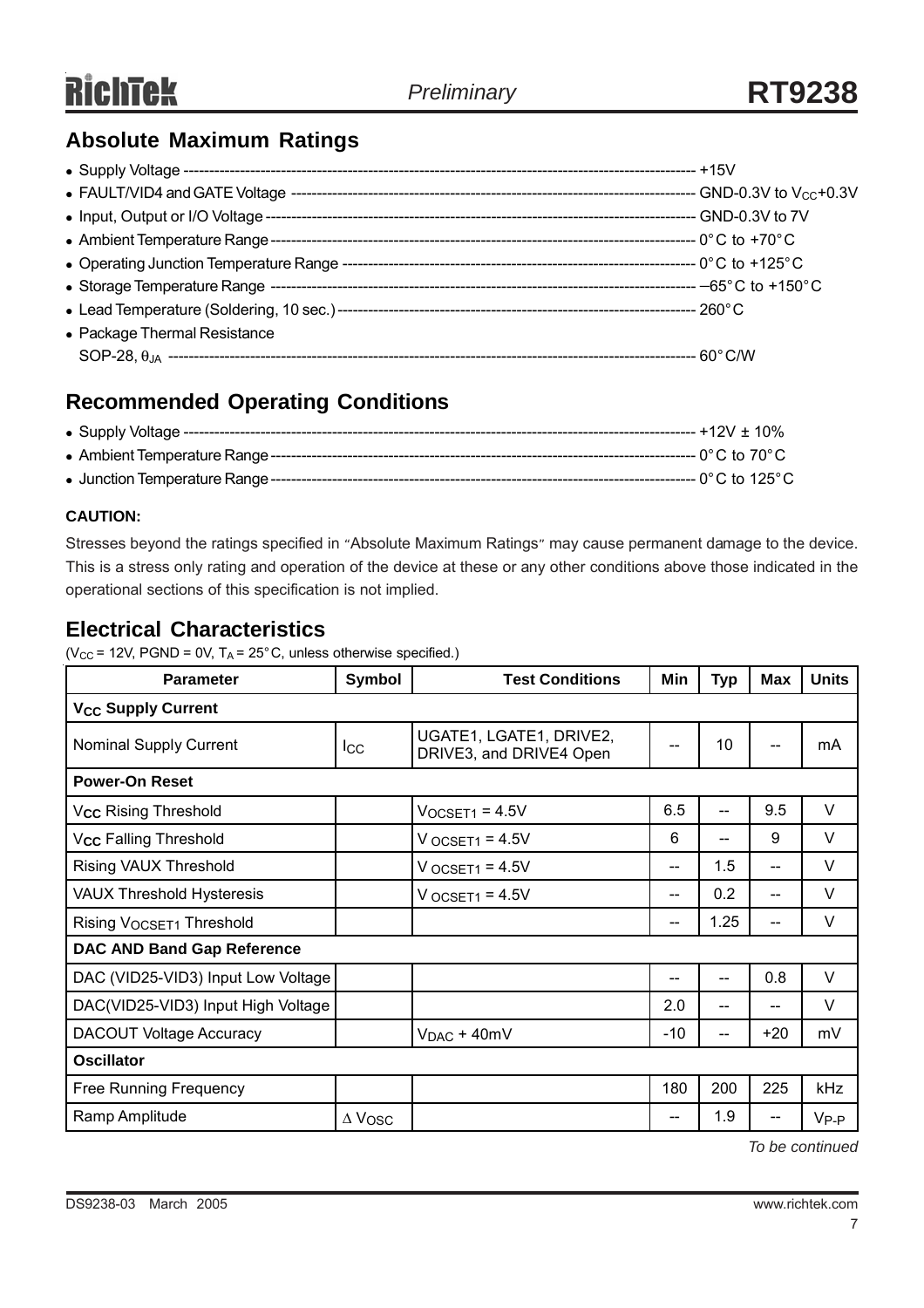**RT9238** *Preliminary*

| <b>Parameter</b>                                                                   | <b>Symbol</b>            | <b>Test Conditions</b>            | Min                                   | <b>Typ</b>               | <b>Max</b>               | <b>Units</b> |  |  |
|------------------------------------------------------------------------------------|--------------------------|-----------------------------------|---------------------------------------|--------------------------|--------------------------|--------------|--|--|
| Linear Regulators (V <sub>OUT2</sub> , V <sub>OUT3</sub> , and V <sub>OUT4</sub> ) |                          |                                   |                                       |                          |                          |              |  |  |
| <b>VSEN3,4 Voltage Regulation</b>                                                  | $VREG2,3,4$ FIX = 0V     |                                   | 1.240                                 | 1.265                    | 1.290                    | $\vee$       |  |  |
| <b>VSEN2 Regulation Voltage</b>                                                    | VREG2                    |                                   | 1.180                                 | 1.200                    | 1.240                    | $\vee$       |  |  |
| <b>VSEN3 Regulation Voltage</b>                                                    | VREG3                    | $FIX = open$                      | 1.455                                 | 1.500                    | 1.545                    | V            |  |  |
| <b>VSEN3 Bias Current</b>                                                          | <b>IBVSEN3</b>           | $FIX = open$                      | --                                    | 260                      | $\overline{\phantom{m}}$ | μA           |  |  |
| <b>VSEN4 Regulation Voltage</b>                                                    | VREG4                    | $FIX = open$                      | 1.746                                 | 1.800                    | 1.854                    | V            |  |  |
| <b>VSEN4 Bias Current</b>                                                          | <b>IBVSEN4</b>           | $FIX = open$                      | --                                    | 350                      | --                       | μA           |  |  |
| Under-Voltage Level<br>(All Linears) (VSEN/VREG)                                   |                          | VSEN3,4 Rising                    | $\overline{\phantom{a}}$              | 75                       | $-\!$ $\!-$              | %            |  |  |
| <b>Under-Voltage Hysteresis</b><br>(All Linears) (VSEN/VREG)                       |                          | VSEN3,4 Falling                   | $\overline{\phantom{a}}$              | 100                      | $-\!$ $\!-$              | mV           |  |  |
| <b>Output Drive Current (All Linears)</b>                                          |                          | VAUX - VDRIVER2,3,4<br>> 0.6V     | 20                                    | 40                       | $-$                      | mA           |  |  |
| <b>Synchronous PWM Controller Error Amplifier</b>                                  |                          |                                   |                                       |                          |                          |              |  |  |
| DC Gain                                                                            |                          |                                   | --                                    | 65                       | $-$                      | dВ           |  |  |
| <b>PWM Controller Gate Driver</b>                                                  |                          |                                   |                                       |                          |                          |              |  |  |
| <b>UGATE Source</b>                                                                | RUGATE1                  | $VCC = 12V$<br>$VCC-VUGATE1 = 1V$ | --                                    | 4                        | 7                        | $\Omega$     |  |  |
| <b>UGATE Sink</b>                                                                  | RUGATE <sub>1</sub>      | $VUGATE1 = 1V$                    | $-$                                   | 3                        | $\overline{7}$           | Ω            |  |  |
| <b>LGATE Source</b>                                                                | ILGATE1                  | $VCC = 12V$ , $V_{LGATE1} = 2V$   | --                                    | 1                        | $-$                      | A            |  |  |
| <b>LGATE Sink</b>                                                                  | RLGATE1                  | $V_{LGATE1} = 1V$                 | --                                    | $\overline{2}$           | 6                        | $\Omega$     |  |  |
| <b>Protection</b>                                                                  |                          |                                   |                                       |                          |                          |              |  |  |
| VOUT1 Over-Voltage Trip                                                            |                          | FB1 Rising                        | 112                                   | 118                      | 125                      | $\%$         |  |  |
| <b>FAULT Souring Current</b>                                                       |                          | $V_{FAULT} = 8V$                  | 5                                     | 10                       | $\overline{\phantom{a}}$ | mA           |  |  |
| <b>OCSET1 Current Source</b>                                                       | <b>locsET</b>            | $V_{OCSET1} = 4.5V$               | 170                                   | 200                      | 230                      | μA           |  |  |
| Soft-Start Current                                                                 | I <sub>S13,24</sub>      | $V_{SS13,SS24} = 2V$              | --                                    | 28                       |                          | μA           |  |  |
| <b>Power Good</b>                                                                  |                          |                                   |                                       |                          |                          |              |  |  |
| VOUT1 Upper Threshold                                                              |                          | FB1 Rising                        | 108                                   | $\overline{\phantom{a}}$ | 112                      | %            |  |  |
| V OUT1 Under Voltage                                                               |                          | FB1 Rising                        | 87                                    | $\overline{\phantom{a}}$ | 92                       | %            |  |  |
| V <sub>O OUT1</sub> Hysteresis (FB1/DACOUT)                                        |                          | <b>Upper/Lower Threshold</b>      | $\overline{\phantom{a}}$              | $\overline{2}$           | $\overline{\phantom{a}}$ | $\%$         |  |  |
| <b>VTTPG Upper Threshold</b>                                                       |                          | <b>VSEN2 Rising</b>               | $\hspace{0.05cm}$ – $\hspace{0.05cm}$ | 1.08                     | $\overline{\phantom{a}}$ | V            |  |  |
| <b>VTTPG Delay Threshold</b>                                                       |                          | SS13 Rising                       | --                                    | 1.25                     | $\overline{\phantom{a}}$ | V            |  |  |
| <b>VTTPG Voltage Low</b>                                                           | <b>V<sub>VTTPG</sub></b> | $IVTTPG = -4mA$                   | --                                    | --                       | 0.5                      | V            |  |  |
| PGOOD Voltage Low                                                                  | V <sub>PGOOD</sub>       | $I_{PGOOD} = -4mA$                | --                                    | $\overline{a}$           | 0.5                      | V            |  |  |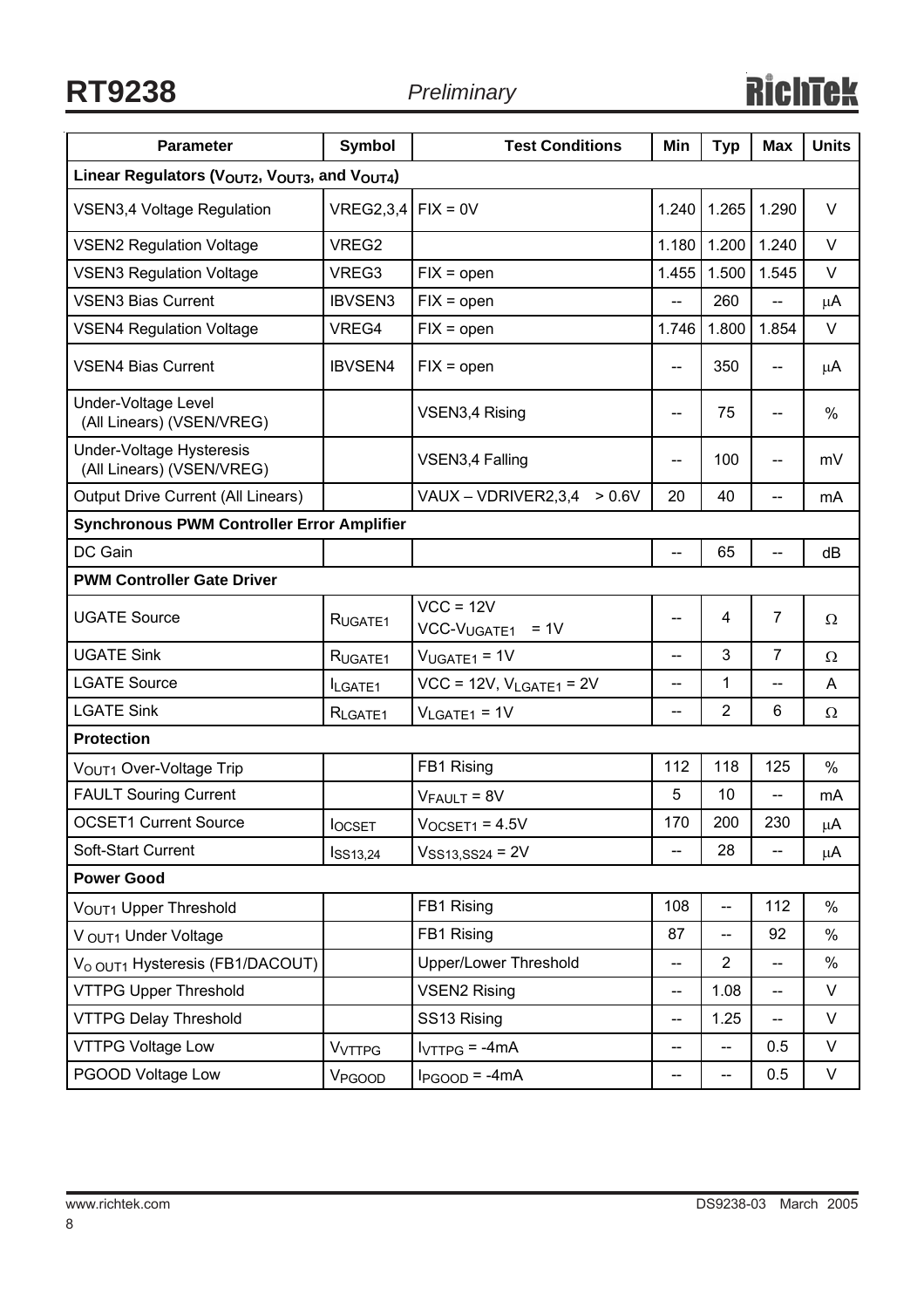

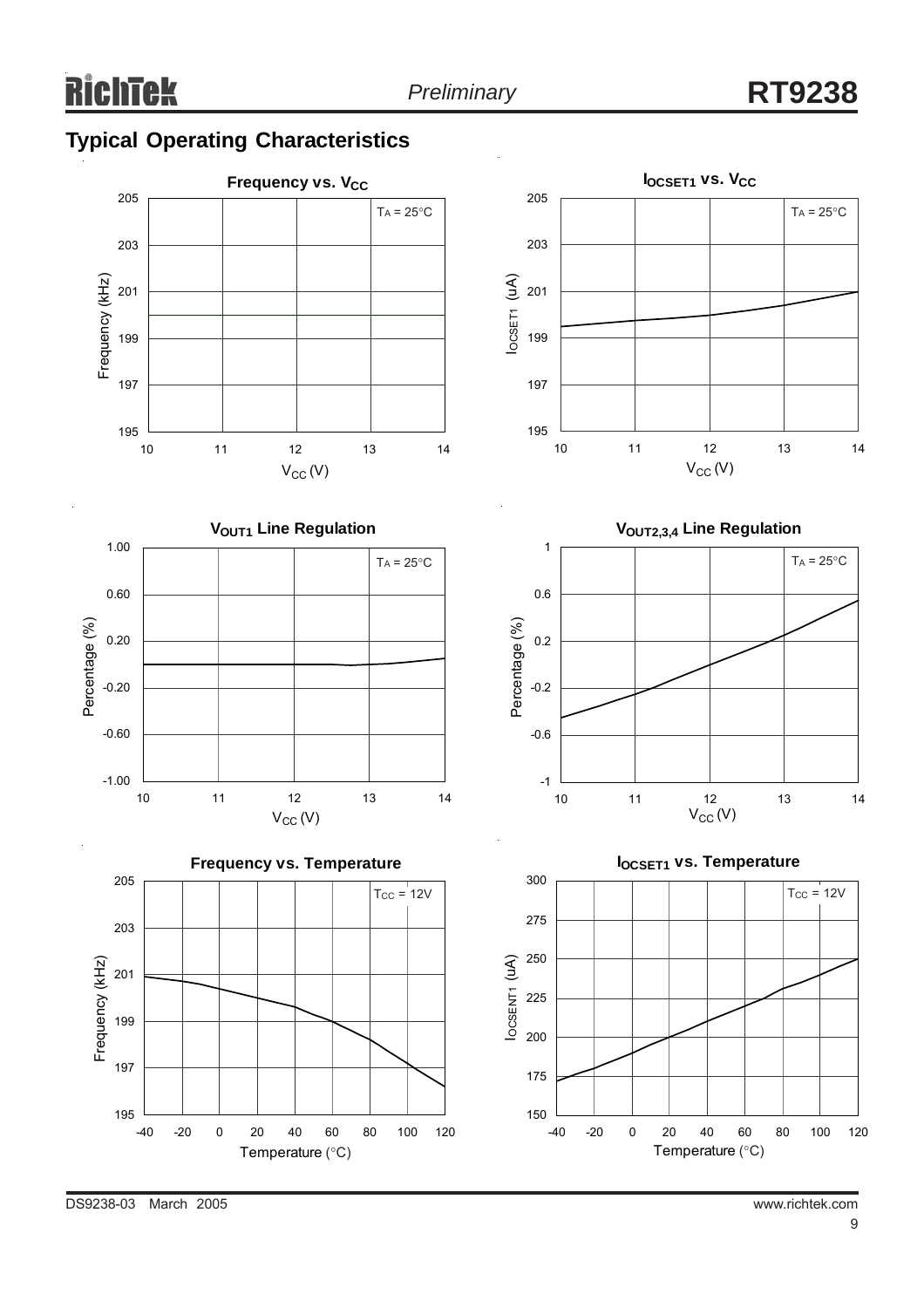## **RT9238** *Preliminary*

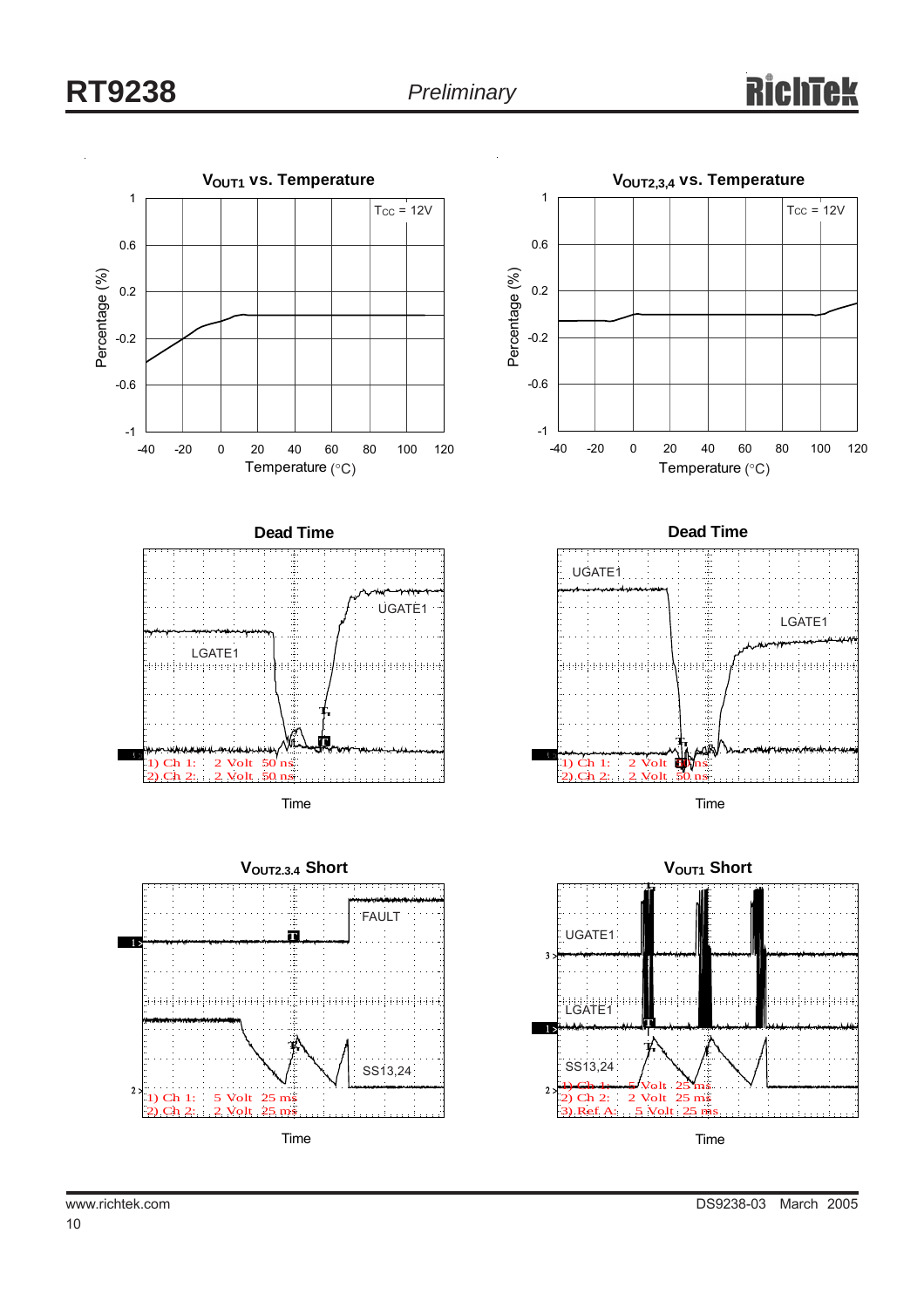### **Application Information**

#### **Operation**

The RT9238 monitors and precisely controls 4 output voltage levels (Refer to Figures 1, 2, and function block). It is designed for microprocessor computer applications with 3.3V, 5V, and 12V bias input from an ATX power supply. The IC has one PWM and three linear controllers. The PWM controller is designed to regulate the microprocessor core voltage  $(V<sub>OUT1</sub>)$ . The PWM controller drives 2 MOSFETs (Q1 and Q2) in a synchronous-rectified buck converter configuration and regulates the core voltage to a level programmed by the 5-bit digital-to-analog converter (DAC). The first linear controller (EA2) is designed to provide the AGTL+ bus voltage ( $V<sub>OUT2</sub>$ ) by driving a MOSFET (Q3) pass element to regulate the output voltage to a level of 1.2V. The remaining two linear controllers (EA3 and EA4) supply the 1.5V advanced graphics port (AGP) bus power ( $V<sub>OUT3</sub>$ ) and the 1.8V chipset core power ( $V<sub>OUT4</sub>$ ).

#### **Initialization**

The RT9238 automatically initializes in ATX-based systems upon receipt of input power. The Power-On Reset (POR) function continually monitors the input supply voltages. The POR monitors the bias voltage  $(+12V_{\rm IN})$  at the VCC pin, the 5V input voltage  $(+5V_{IN})$  at the OCSET pin, and the 3.3V input voltage  $(+3.3V)_{\text{IN}}$  at the VAUX pin. The normal level on OCSET is equal to  $+5V_{IN}$  less a fixed voltage drop (see over-current protection). The POR function initiates soft-start operation after all supply voltages exceed their POR thresholds.

#### **Soft-Start**

The 1.8V supply designed to power the chipset (OUT4), cannot lag the ATX 3.3V by more than 2V, at any time. To meet this special requirement, the linear block controlling this output operates independently of the chip's poweron reset. Thus, DRIVE4 is driven to raise the OUT4 voltage before the input supplies reach their POR levels. As seen in Figure 3 at time T0 the power is turned on and the input supplies ramp up. Immediately following, OUT4 is also ramped up, lagging the ATX 3.3V by about 1.8V. At time T1, the POR function initiates the SS24 soft-start sequence. Initially, the voltage on the SS24 pin rapidly increases to approximately 1V (this minimizes the soft-start interval). Then, an internal 28µA current source charges an external capacitor  $(C_{SS24})$  on the SS24 pin to about 4.5V. As the SS24 voltage increases, the EA2 error amplifier drives Q3 to provide a smooth transition to the final set voltage. The OUT4 reference (clamped to SS24) increasing past the intermediary level, established based on the ATX 3.3V presence at the VAUX pin, brings the output in regulation soon after T2.

As OUT2 increases past the 90% power-good level, the second soft-start (SS13) is released. Between T2 and T3, the SS13 pin voltage ramps from 0V to the valley of the oscillator's triangle wave (at 1.25V). Contingent upon OUT2 remaining above 1.08V, the first PWM pulse on PHASE1 triggers the VTTPG pin to go high. The oscillator's triangular wave form is compared to the clamped error amplifier output voltage. As the SS13 pin voltage increases, the pulse-width on the PHASE1 pin increases, bringing the OUT1 output within regulation limits. Similarly, the SS13 voltage clamps the reference voltage for OUT3, enabling a controlled output voltage ramp-up. At time T4, all output voltages are within powergood limits, situation reported by the PGOOD pin going high.

The T2 to T3 time interval is dependent upon the value of  $C_{SS13}$ . The same capacitor is also responsible for the ramp-up time of the OUT1 and OUT3 voltages. If selecting a different capacitor then recommended in the circuit application literature, consider the effects the different value will have on the ramp-up time and inrush currents of the OUT1 and OUT3 outputs.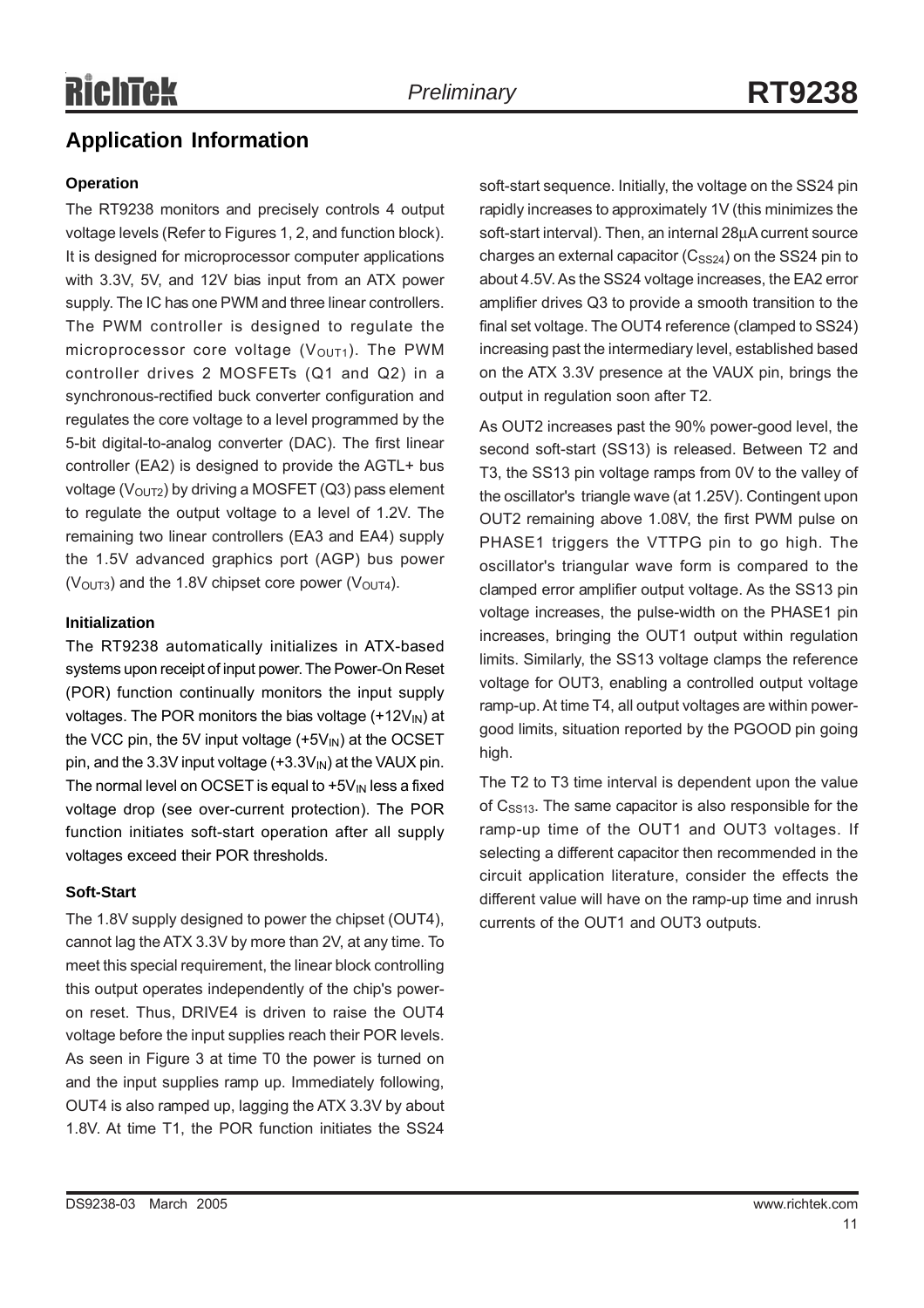

Figure 3. Soft-start Interval

#### **Fault Protection**

All four outputs are monitored and protected against extreme overload. The chip's response to an output overload is selective, depending on the faulting output.

An over-voltage on  $V<sub>OUT1</sub>$  output (FB1) disables outputs 1, 2, and 3, and latches the IC off. An under-voltage on V<sub>OUT4</sub> output latches the IC off. A single over-current event on output 1, or an under-voltage event on output 2 or 3, increments the respective fault counters and triggers a shutdown of outputs 1, 2, and 3, followed by a soft-start re-start. After three consecutive fault events on either counter, the chip is latched off. Removal of bias power resets both the fault latch and the counters. Both counters are also reset by a successful start-up of all the outputs.

Figure 3 shows a simplified schematic of the fault logic. The over-current latches are set dependent upon the states of the over-current (OC1), output 2 and 3 undervoltage (UV2, UV3) and the soft-start signals (SS13, SS24). Window comparators monitor the SS pins and indicate when the respective  $C_{SS}$  pins are fully charged to above 4.0V (UP signals). An under-voltage on either linear output (VSEN2, VSEN3, or VSEN4) is ignored until the respective UP signal goes high. This allows  $V_{\text{OUT3}}$  and  $V_{\text{OUT4}}$  to increase without fault at start-up. Following an over-current event (OC1, UV2, or UV3 event), bringing the SS24 pin below 0.8V resets the over-current latch and generates a soft-started ramp-up of the outputs 1, 2, and 3.



Figure 4. Fault Logic-simplified Schematic

#### **OUT1 Over-Voltage Protection**

During operation, a short across the synchronous PWM upper MOSFET (Q1) causes  $V<sub>OUT1</sub>$  to increase. When the output exceeds the over-voltage threshold of 115% of DACOUT, the over-voltage comparator trips to set the fault latch and turns the lower MOSFET (Q2) on. This blows the input fuse and reduces  $V_{\text{OUT1}}$ .

A separate over-voltage circuit provides protection during the initial application of power. For voltages on the VCC pin below the power-on reset (and above ~4V), the output level is monitored for voltages above 1.3V. Should FB1 exceed this level, the lower MOSFET, Q2, is driven on.

#### **Over-Current Protection**

All outputs are protected against excessive over-currents. The PWM controller uses the upper MOSFET's onresistance,  $R_{DS(ON)}$  to monitor the current for protection against a shorted output. All linear regulators monitor their respective VSEN pins for under-voltage to protect against excessive currents.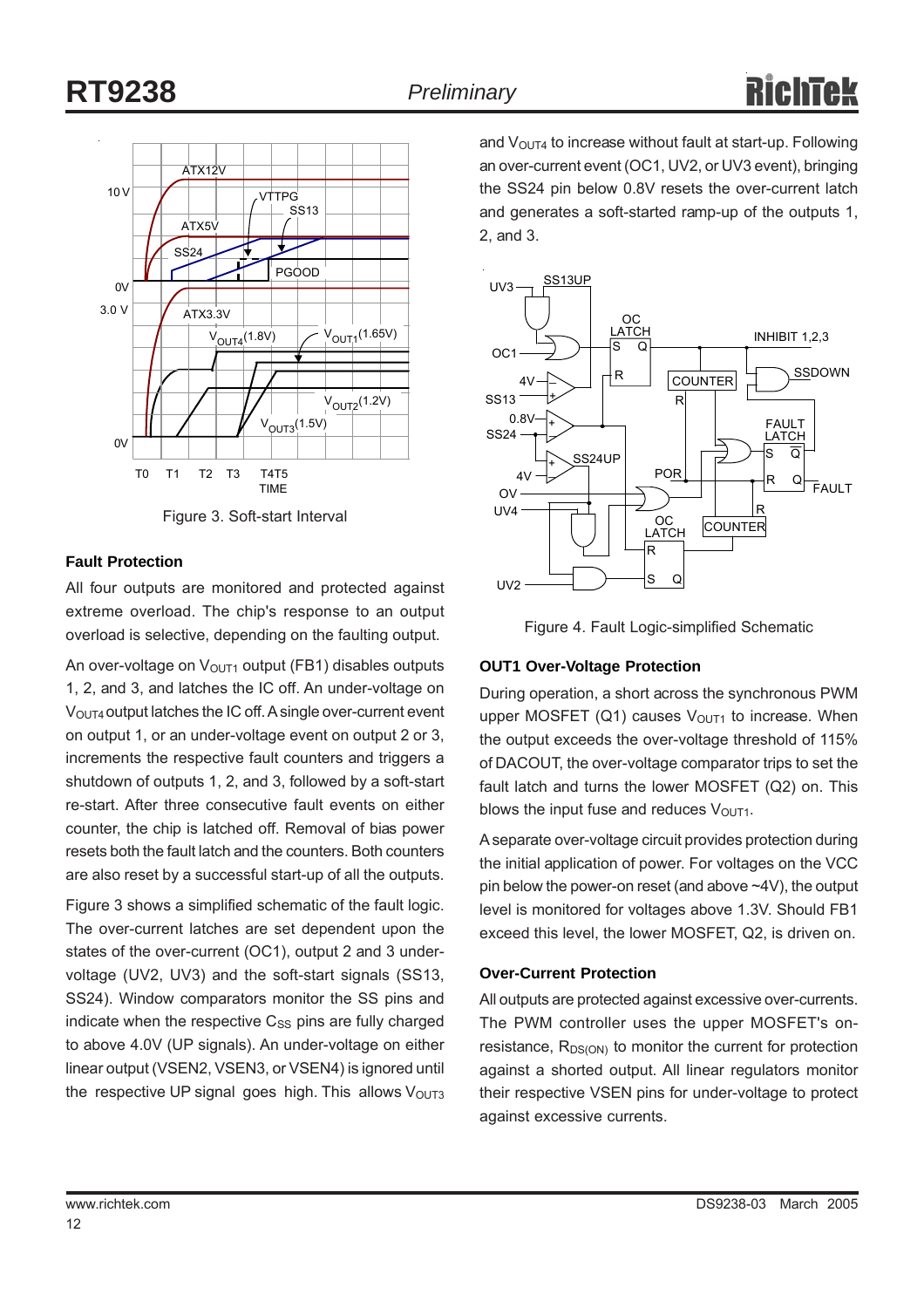Figure 5 illustrates the over-current protection with an overload on OUT1. The overload is applied at T0 and the current increases through the inductor  $(L<sub>OUT1</sub>)$ . At time T1, the OC1 comparator trips when the voltage across  $Q1$  (i<sub>D</sub> R<sub>DS(ON)</sub>) exceeds the level programmed by R<sub>OCSET</sub>. This inhibits outputs 1, 2, and 3, discharges the softstart capacitor  $C_{SS24}$  with 28 $\mu$ A current sink, and increments the counter. Soft-start capacitor  $C<sub>SS13</sub>$  is quickly discharged. C<sub>SS13</sub> starts ramping up at T2 and initiates a new soft-start cycle. With OUT2 still overloaded, the inductor current increases to trip the overcurrent comparator. Again, this inhibits the outputs, but the  $C_{SS24}$  soft-start voltage continues increasing to above 4.0V before discharging. Soft-start capacitor  $C<sub>S513</sub>$  is, again, quickly discharged. The counter increments to 2. The soft-start cycle repeats at T3 and trips the overcurrent comparator. The SS24 pin voltage increases to above 4.0V at T4 and the counter increments to 3. This sets the fault latch to disable the converter.



Figure 5. Over-current Operation

The three linear controllers monitor their respective VSEN pins for under-voltage. Should excessive currents cause VSEN3 or VSEN4 to fall below the linear under-voltage threshold, the respective UV signals set the OC latch or the FAULT latch, providing respective  $C_{SS}$  capacitors are fully charged. Blanking the UV signals during the  $C_{SS}$ charge interval allows the linear outputs to build above the under-voltage threshold during normal operation. Cycling the bias input power off then on resets the counter and the fault latch.

An external resistor  $(R_{OCSET})$  programs the over-current trip level for the PWM converter. As shown in Figure 6 the internal 200 $\mu$ A current sink ( $I_{OCSET}$ ) develops a voltage across  $R_{OCSET}$  ( $V_{SET}$ ) that is referenced to  $V_{IN}$ . The DRIVE signal enables the over-current comparator (OC). When the voltage across the upper MOSFET  $(V_{DS(ON)})$  exceeds  $V_{SFT}$ , the over-current comparator trips to set the over-current latch. Both  $V_{\text{SFT}}$  and  $V_{\text{DS}}$  are referenced to  $V_{IN}$  and a small capacitor across  $R_{OCSET}$ helps  $V_{OCSFT}$  track the variations of  $V_{IN}$  due to MOSFET switching. The over-current function will trip at a peak inductor current (I<sub>PFAK</sub>) determined by:

 $I$ PEAK =  $\frac{I$ OCSET × ROCSET R<sub>DS(ON)</sub>

The OC trip point varies with MOSFET's  $R_{DS(ON)}$ temperature variations. To avoid over-current tripping in the normal operating load range, determine the ROCSET resistor value from the equation above with:

- 1. The maximum  $R_{DS(ON)}$  at the highest junction temperature.
- 2. The minimum  $I_{OCSET}$  from the specification table.
- 3.Determine  $I_{\text{PFAK}}$  for  $I_{\text{PFAK}}$  >  $I_{\text{OUT}(MAX)}$  + (DI)/ 2, where ∆I is the output inductor ripple current.

For an equation for the ripple current see the section under component guidelines titled ' Output Inductor Selection' .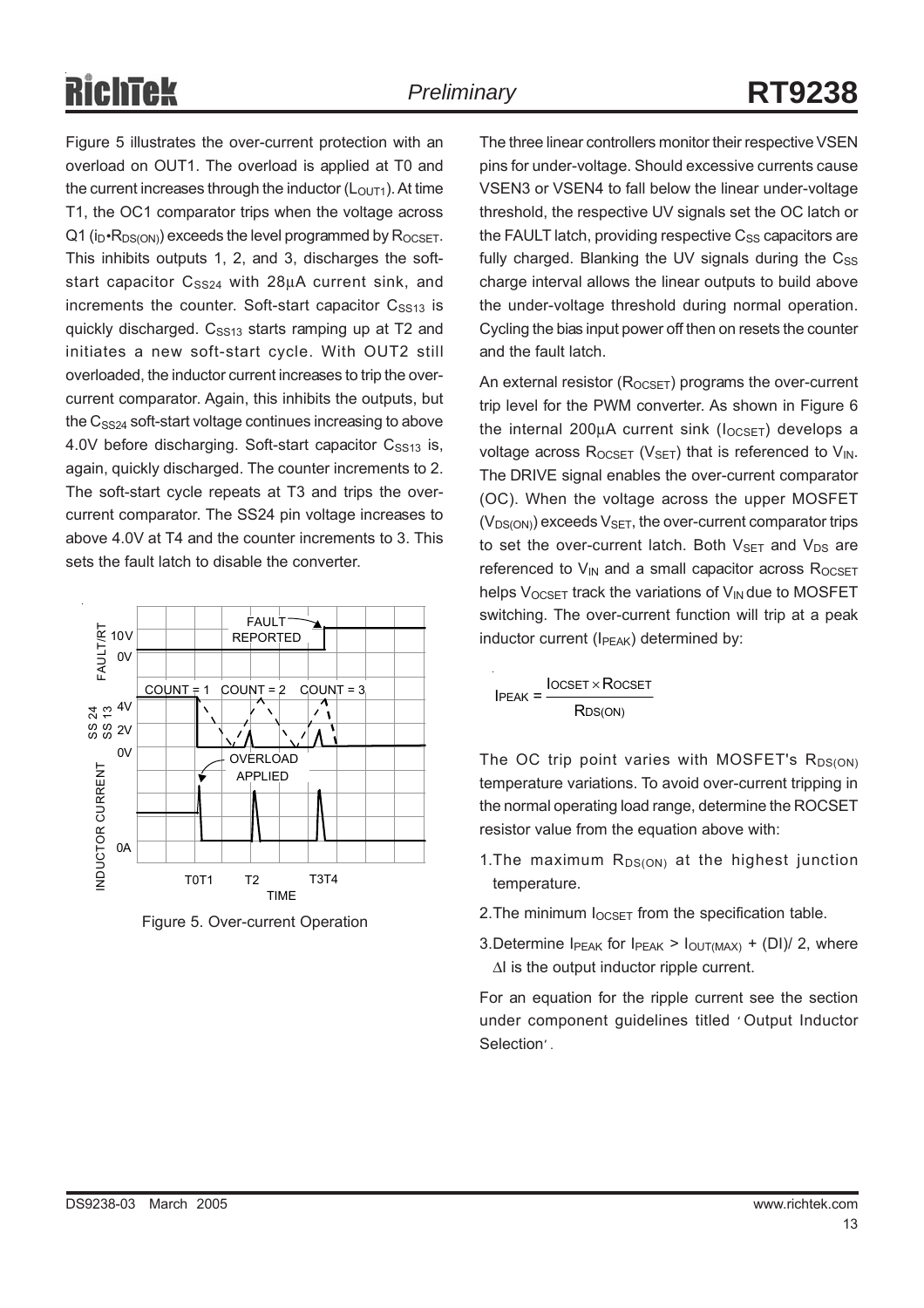

Figure 6. Current Limiting Setting

#### **OUT1 Voltage Program**

The output voltage of the PWM converter is programmed to discrete levels between 1.090V and 1.865V which are shifted high 40mV from 1.050V to 1.825V for voltage droop gap tuning. This output (OUT1) is designed to supply the core voltage of Intel advanced microprocessors. The voltage identification (VID) pins program an internal voltage reference (DACOUT) with a TTL-compatible 5-bit digital-to-analog converter (DAC). The level of DACOUT also sets the PGOOD and OVP thresholds. Table 1 specifies the DACOUT voltage for the different combinations of connections on the VID pins. The VID pins can be left open for a logic 1 input, since they are internally pulled to the VAUX pin through 5KΩ resistors. Changing the VID inputs during operation is not recommended and could toggle the PGOOD signal and exercise the over-voltage protection. The output voltage program is Intel VRM8.5 compatible.

| <b>Pin Name</b> |                  |                  |          |                  |              | <b>Normal OUT1 Voltage</b> |
|-----------------|------------------|------------------|----------|------------------|--------------|----------------------------|
| VID4            | VID <sub>3</sub> | VID <sub>2</sub> | VID1     | VID <sub>0</sub> | <b>VID25</b> | <b>DACOUT</b>              |
| $\Omega$        | 0                | $\mathbf{1}$     | $\Omega$ | $\mathbf{0}$     | $\Omega$     | 1.050+40mV=1.090           |
| $\mathbf 0$     | 0                | $\mathbf{1}$     | 0        | $\mathbf{0}$     | $\mathbf{1}$ | 1.075+40mV=1.115           |
| 0               | 0                | 0                | 1        | 1                | $\Omega$     | 1.100+40mV=1.140           |
| 0               | 0                | 0                | 1        | 1                | 1            | 1.125+40mV=1.165           |
| 0               | $\mathbf 0$      | 0                | 1        | 0                | $\mathbf{0}$ | $1.150 + 40mV = 1.190$     |
| 0               | $\mathbf{0}$     | 0                | 1        | $\mathbf{0}$     | 1            | 1.175+40mV=1.215           |
| 0               | $\mathbf 0$      | 0                | 0        | 1                | $\Omega$     | 1.200+40mV=1.240           |
| $\mathbf{0}$    | $\mathbf{0}$     | 0                | 0        | 1                | 1            | 1.225+40mV=1.265           |
| $\mathbf{0}$    | $\mathbf 0$      | 0                | 0        | 0                | $\Omega$     | 1.250+40mV=1.290           |
| 0               | $\mathbf 0$      | 0                | 0        | 0                | 1            | 1.275+40mV=1.315           |
| 0               | 1                | 1                | 1        | 1                | $\Omega$     | 1.300+40mV=1.340           |
| 0               | 1                | 1                | 1        | 1                | 1            | 1.325+40mV=1.365           |
| 0               | 1                | 1                | 1        | 0                | $\Omega$     | 1.350+40mV=1.390           |
| $\mathbf{0}$    | 1                | 1                | 1        | $\mathbf{0}$     | 1            | 1.375+40mV=1.415           |
| $\mathbf 0$     | 1                | 1                | 0        | 1                | $\Omega$     | 1.400+40mV=1.440           |
| $\mathbf{0}$    | 1                | 1                | $\Omega$ | 1                | 1            | 1.425+40mV=1.465           |
| $\mathbf 0$     | 1                | 1                | 0        | $\mathbf 0$      | 0            | $1.450 + 40$ mV = 1.490    |

#### **Table 1. VOUT1 Voltage Program**

*To be continued*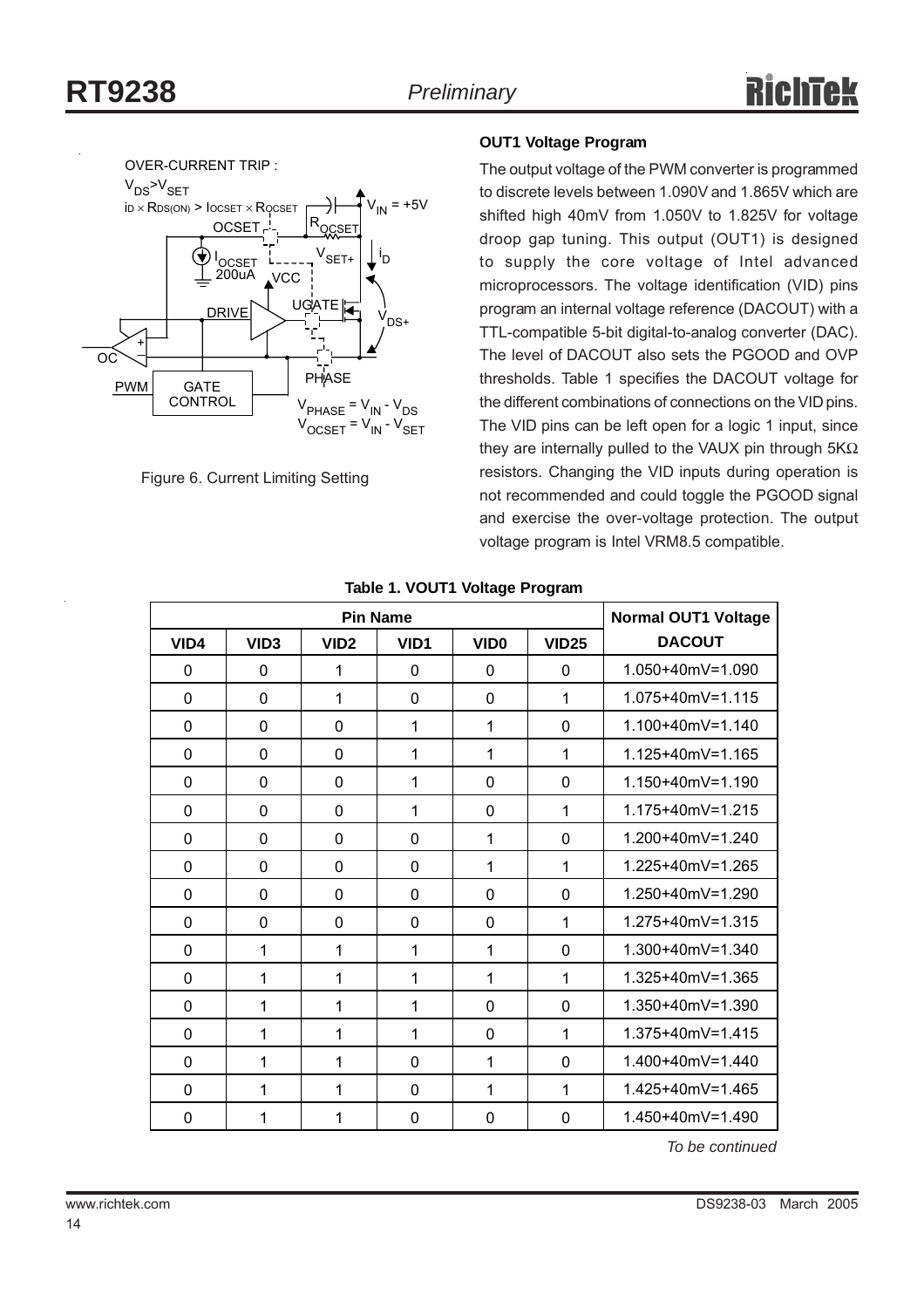| <b>Pin Name</b> |                  |                  |                  |                  |              | <b>Normal OUT1 Voltage</b> |
|-----------------|------------------|------------------|------------------|------------------|--------------|----------------------------|
| VID4            | VID <sub>3</sub> | VID <sub>2</sub> | VID <sub>1</sub> | VID <sub>0</sub> | <b>VID25</b> | <b>DACOUT</b>              |
| 0               | 1                | 1                | 0                | 0                | 1            | 1.475+40mV=1.515           |
| $\mathbf 0$     | 1                | 0                | 1                | $\mathbf{1}$     | $\mathbf 0$  | 1.500+40mV=1.540           |
| $\mathbf 0$     | 1                | 0                | $\mathbf{1}$     | $\mathbf{1}$     | 1            | 1.525+40mV=1.565           |
| 0               | 1                | 0                | $\mathbf{1}$     | 0                | $\mathbf 0$  | 1.550+40mV=1.590           |
| $\mathbf 0$     | 1                | 0                | $\mathbf{1}$     | 0                | 1            | 1.575+40mV=1.615           |
| 0               | 1                | $\Omega$         | $\Omega$         | $\mathbf{1}$     | $\Omega$     | 1.600+40mV=1.640           |
| $\mathbf 0$     | 1                | 0                | 0                | $\mathbf{1}$     | 1            | 1.625+40mV=1.665           |
| $\mathbf 0$     | 1                | $\Omega$         | $\Omega$         | 0                | $\Omega$     | 1.650+40mV=1.690           |
| $\mathbf 0$     | 1                | 0                | 0                | 0                | 1            | 1.675+40mV=1.715           |
| 0               | 0                | 1                | 1                | $\mathbf{1}$     | $\mathbf{0}$ | 1.700+40mV=1.740           |
| $\mathbf 0$     | 0                | $\mathbf 1$      | $\mathbf{1}$     | $\mathbf{1}$     | 1            | 1.725+40mV=1.765           |
| $\mathbf 0$     | 0                | $\mathbf{1}$     | 1                | 0                | $\mathbf 0$  | 1.750+40mV=1.790           |
| 0               | 0                | 1                | 1                | 0                | 1            | $1.775 + 40mV = 1.815$     |
| $\mathbf 0$     | $\Omega$         | 1                | $\Omega$         | $\mathbf{1}$     | $\Omega$     | 1.800+40mV=1.840           |
| $\mathbf 0$     | 0                | 1                | 0                | $\mathbf{1}$     | 1            | 1.825+40mV=1.865           |
| 1               | $\Omega$         | 1                | $\Omega$         | $\Omega$         | $\mathbf 0$  | 1.850+40mV=1.890           |
| 1               | 0                | 0                | 1                | $\mathbf{1}$     | $\mathbf 0$  | 1.900+40mV=1.940           |
| 1               | $\Omega$         | $\Omega$         | 1                | 0                | $\Omega$     | 1.950+40mV=1.990           |
| 1               | 0                | 0                | 0                | $\mathbf{1}$     | $\mathbf 0$  | 2.000+40mV=2.040           |
| 1               | $\mathbf{0}$     | 0                | 0                | 0                | 0            | 2.050+40mV=2.090           |

Notes: 0=connect to GND, 1=open or connect to 3.3V through pull up resistor

### **Soft-Start Interval**

Initially, the soft-start function clamps the error amplifier's output of the PWM converter. This generates PHASE pulses of increasing width that charge the output capacitor(s). The resulting output voltages start-up as shown in Figure 3.

The soft-start function controls the output voltage rate of rise to limit the current surge at start-up. The soft-start interval and the surge current are programmed by the soft-start capacitor, C<sub>SS</sub>. Programming a faster soft-start interval increases the peak surge current. Using the recommended 0.1µF soft start capacitors ensure all output voltages ramp up to their set values in a quick and controlled fashion, while meeting the system timing requirements.

### **Shutdown**

The PWM output does not switch until the soft-start voltage  $(V<sub>S513</sub>)$  exceeds the oscillator's valley voltage. Additionally, the reference on each linear's amplifier is clamped to the soft-start voltage. Holding the SS24 pin low (with an open drain or open collector signal) turns off regulators 1, 2 and 3. Regulator 4 (MCH) will simply drop its output to the intermediate soft-start level. This output is not allowed to violate the 2V maximum potential gap to the ATX 3.3V output.

#### **Layout Considerations**

MOSFETs switch very fast and efficiently. The speed with which the current transitions from one device to another causes voltage spikes across the interconnecting impedances and parasitic circuit elements.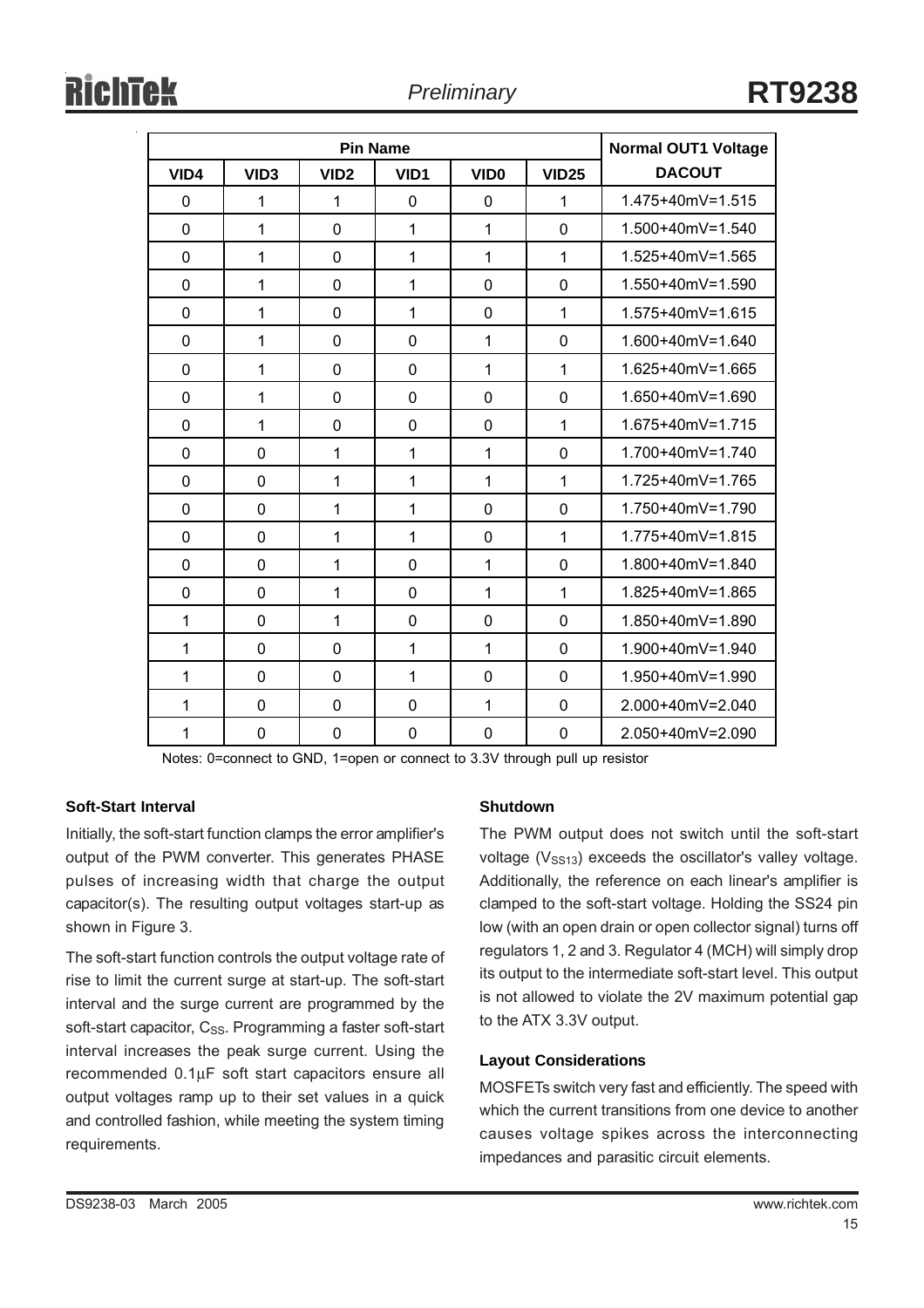The voltage spikes can degrade efficiency, radiate noise into the circuit, and lead to device over-voltage stress. Careful component layout and printed circuit design minimizes the voltage spikes in the converter. Consider, as an example, the turn-off transition of the upper MOSFET. Prior to turn-off, the upper MOSFET was carrying the full load current. During the turn-off, current stops flowing in the upper MOSFET and is picked up by the lower MOSFET or Schottky diode. Any inductance in the switched current path generates a large voltage spike during the switching interval. Careful component selection, tight layout of the critical components, and short, wide circuit traces minimize the magnitude of voltage spikes.

There are two sets of critical components in a DC-DC converter using an RT9238 controller. The switching power components are the most critical because they switch large amounts of energy, and as such, they tend to generate equally large amounts of noise. The critical small signal components are those connected to sensitive nodes or those supplying critical bypass current.

The power components and the controller IC should be placed first. Locate the input capacitors, especially the high-frequency ceramic de-coupling capacitors, close to the power switches. Locate the output inductor and output capacitors between the MOSFETs and the load. Locate the PWM controller close to the MOSFETs.

The critical small signal components include the bypass capacitor for  $V_{CC}$  and the soft-start capacitor,  $C_{SS}$ . Locate these components close to their connecting pins on the control IC. Minimize any leakage current paths from any SS node, since the internal current source is only 28µA.

A multi-layer printed circuit board is recommended. Figure 7 shows the connections of the critical components in the converter. Note that the capacitors  $C_{IN}$  and  $C_{OUT}$  each could represent numerous physical capacitors. Dedicate one solid layer for a ground plane and make all critical component ground connections with vias to this layer. Dedicate another solid layer as a power plane and break this plane into smaller islands of common voltage levels. The power plane should support the input power and output power nodes. Use copper filled polygons on the top and bottom circuit layers for the

PHASE node, but do not unnecessarily oversize this particular island. Since the PHASE node is subject to very high dV/dt voltages, the stray capacitor formed between these island and the surrounding circuitry will tend to couple switching noise. Use the remaining printed circuit layers for small signal wiring. The wiring traces from the control IC to the MOSFET gate and source should be sized to carry 2A peak currents.



ISLAND ON POWER PLANE LAYER

ISLAND ON CIRCUIT PLANE LAYER

 $\triangledown$ VIA/THROUGH-HOLE CONNECTION TO GROUND PLANE



#### **PWM1 Controller Feedback Compensation**

The PWM controller uses voltage-mode control for output regulation. An internal pole-zero compensation scheme is used with an active capacitor and a passive resistor shown in Figure 8. The zero FZ1 is fixed at about 1kHz to compensate the output's LC pole FLC. The compensation is to provide closed loop transfer function with 0 dB crossing frequency and adequate phase margin. For some suggestion LC combinations are L/C  $= 4\mu$ H/6000 $\mu$ F, 3uH/8000 $\mu$ F or 2 $\mu$ H/12000 $\mu$ F. Figure 9 shows an asymptotic plot of the DC-DC converter's gain vs. frequency.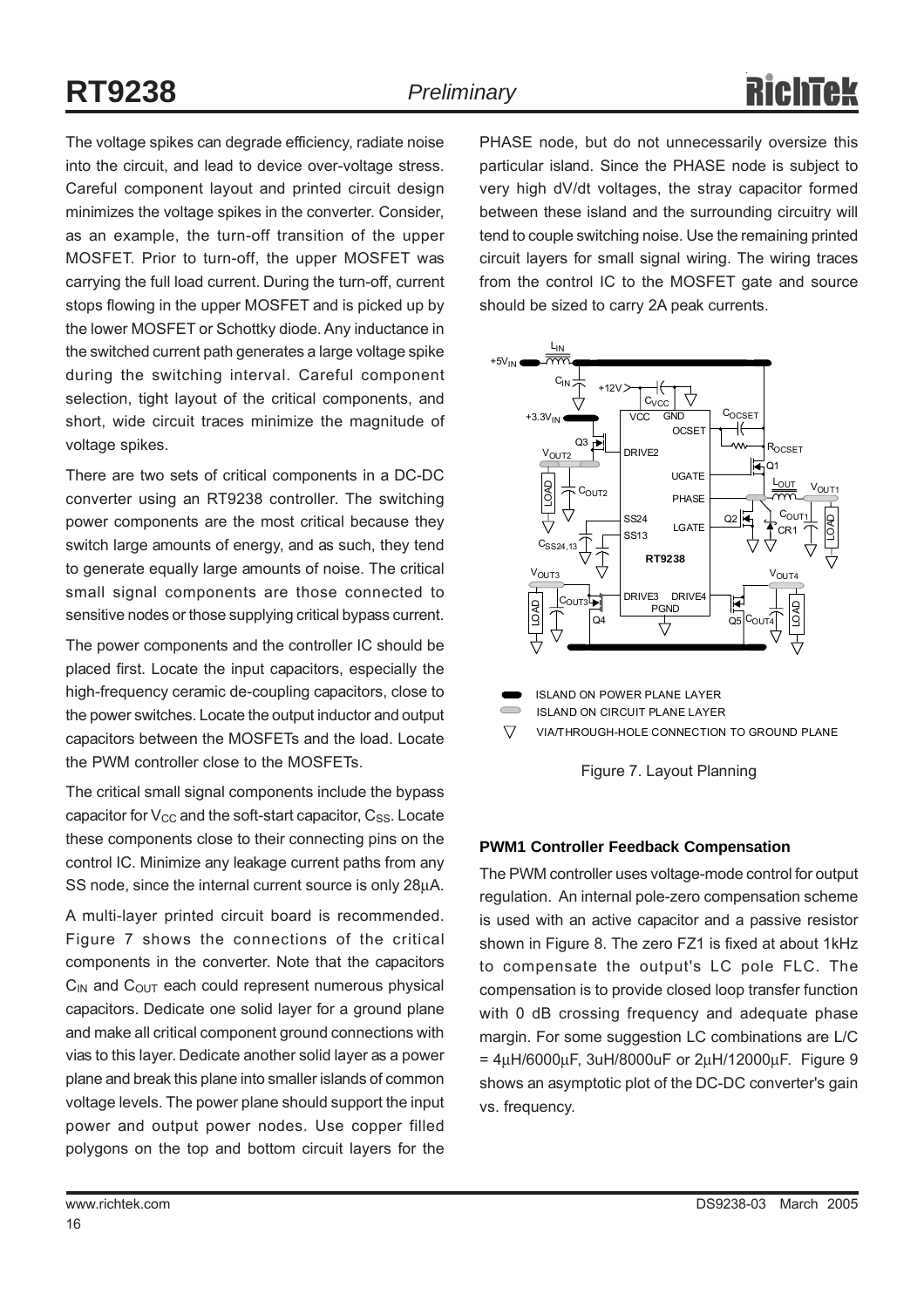

Figure 8. Error Amplifier Compensation



Figure 9. PWM Bode Plot

### Transient Response

Modern micro-processsor's power supply request a voltage droop at load transient response and a loadlines at static state load changing as shown in Figure 10 and Figure 11.



Figure 10. Transient Response



Figure 11. V<sub>CORE</sub> Load Line

Two things have to be completed at load transient response, first is to sense the instantaneous load current, second is real time to drop the  $V_{\text{CORE}}$  voltage based on the loadlines. A RT9238 internal trans-conductance (Gm) amplifier sample the on-state drop across the lower MOSFET per clock cycle, the voltage drop is simply RDS-ON X inductor current I<sub>L</sub>. In step-down DC-DC converter, the IL is relative to load current. The transferred rate of the Gm amplifier is 1/3k, this mean the current output of Gm amplifier is

 $I_{\text{SENSE}} = R_{DS(ON)} \times I L/3k$ .

Figure 12 shown the voltage droop tuning circuit, a DACOUT buffer amplifier connect a RF resistor to the non-inverting input of the PWM error amplifier, when load transient happened, the feedback ISENSE current fitted to the non-inverting input of the PWM error amplifier to drop the V<sub>CORE</sub> voltage. The drop voltage is equal to



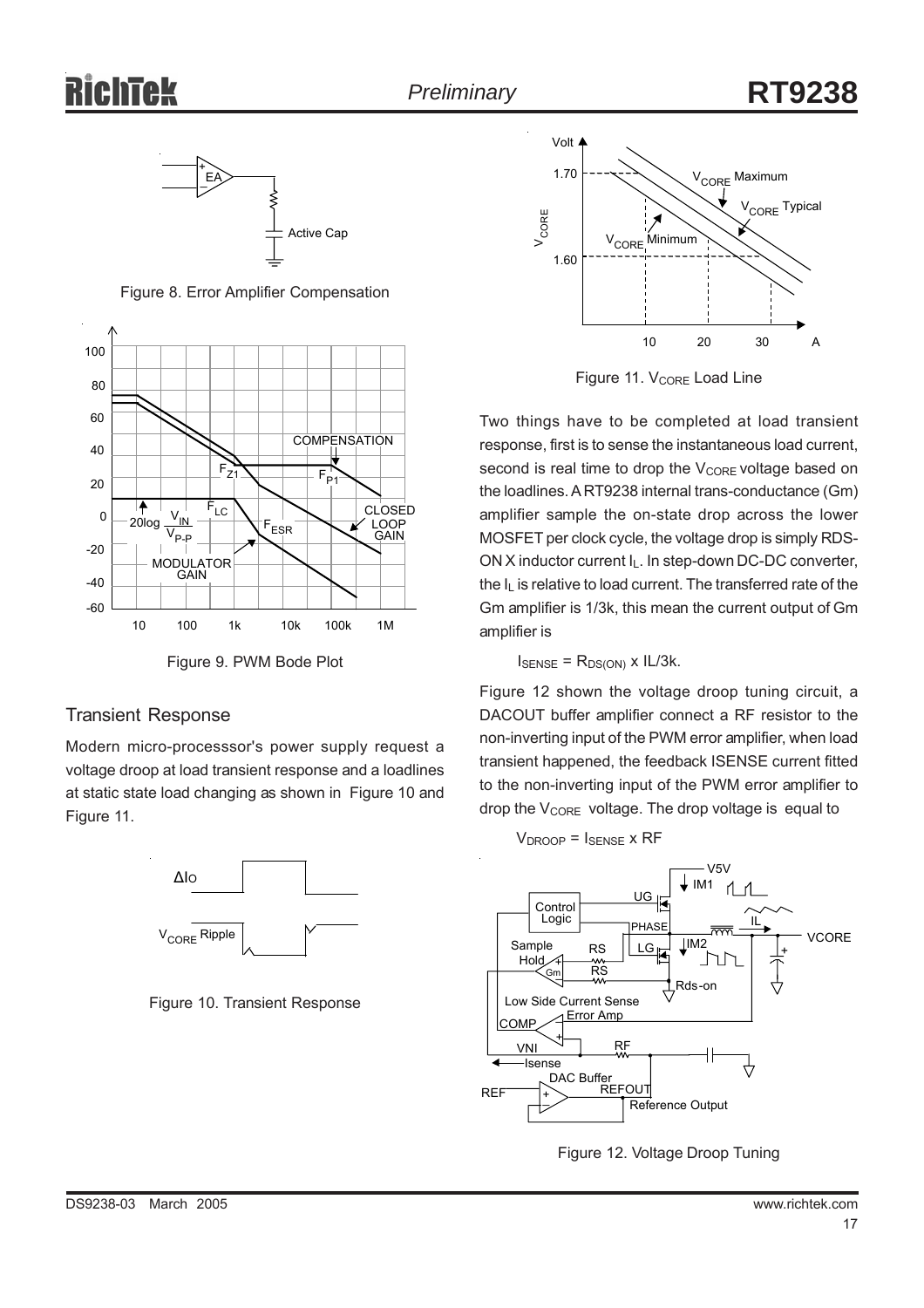Figure 13, 14 shown the I<sub>SENSE</sub> and VCORE wave forms.





Figure 14. V<sub>CORE</sub> Wave Form at Load Transient

### **Component Selection Guidelines**

### **Output Capacitor Selection**

The output capacitors for each output have unique requirements. In general the output capacitors should be selected to meet the dynamic regulation requirements. Additionally, the PWM converter requires an output capacitor to filter the current ripple. The load transient for the microprocessor core requires high quality capacitors to supply the high slew rate (di/dt) current demands.

#### **PWM Output Capacitors**

Modern microprocessors produce transient load rates above 1A/ns. High frequency capacitors initially supply the transient current and slow the load rate-of-change seen by the bulk capacitors. The bulk filter capacitor values are generally determined by the ESR (effective series resistance) and voltage rating requirements rather than actual capacitance requirements.

High frequency decoupling capacitors should be placed as close to the power pins of the load as physically possible. Be careful not to add inductance in the circuit board wiring that could cancel the usefulness of these low inductance components. Consult with the manufacturer of the load on specific decoupling requirements.

Use only specialized low-ESR capacitors intended for switching-regulator applications for the bulk capacitors. The bulk capacitor's ESR determines the output ripple voltage and the initial voltage drop following a high slewrate transient's edge. An aluminum electrolytic capacitor's ESR value is related to the case size with lower ESR available in larger case sizes. However, the equivalent series inductance (ESL) of these capacitors increases with case size and can reduce the usefulness of the capacitor to high slew-rate transient loading. Unfortunately, ESL is not a specified parameter. Work with your capacitor supplier and measure the capacitor's impedance with frequency to select a suitable component. In most cases, multiple electrolytic capacitors of small case size perform better than a single large case capacitor.

### **Linear Output Capacitors**

The output capacitors for the linear regulators provide dynamic load current. Thus capacitors  $C<sub>OUT2</sub>, C<sub>OUT3</sub>$ , and C<sub>OUT4</sub> should be selected for transient load regulation.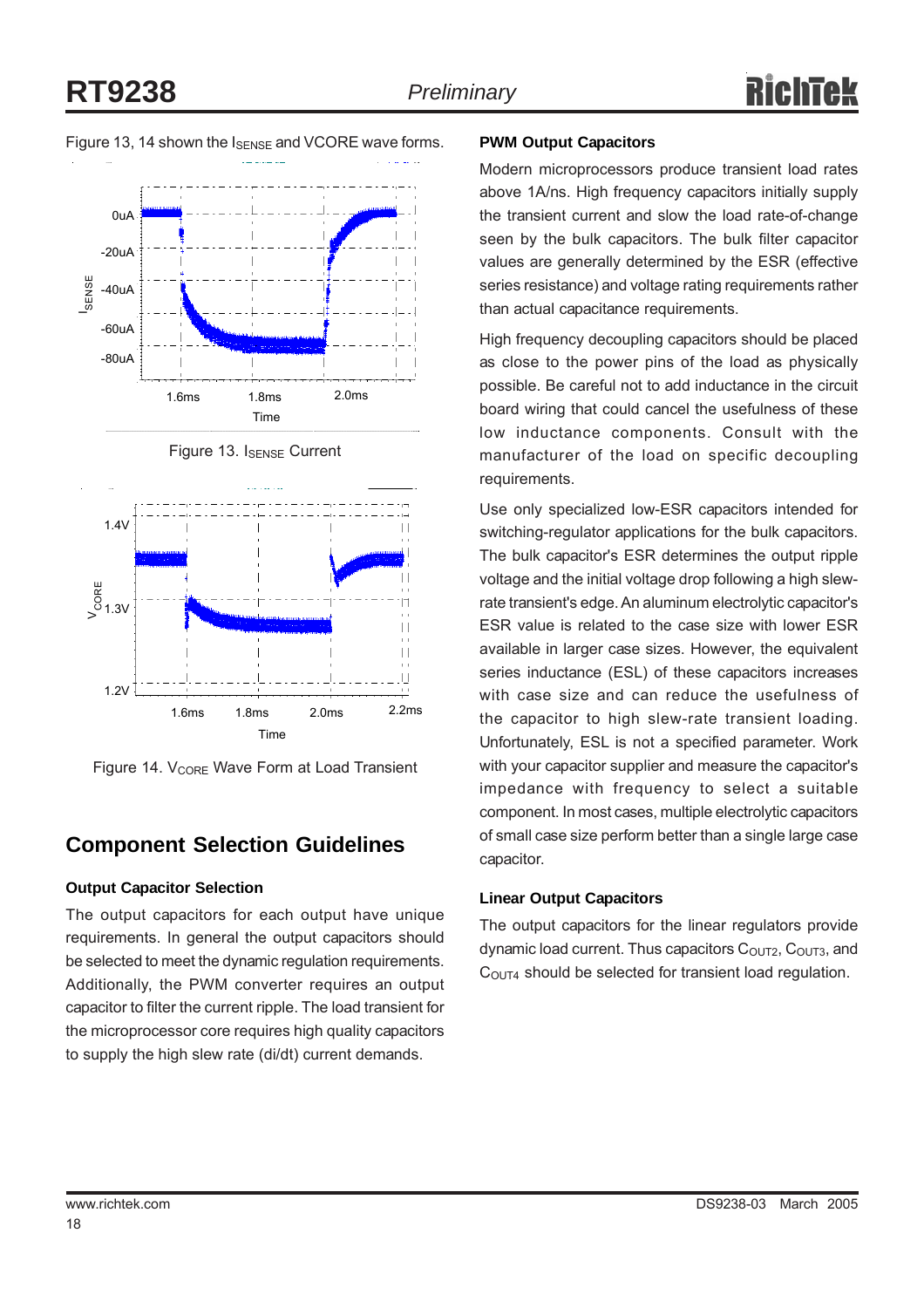### **PWM Output Inductor Selection**

The PWM converter requires an output inductor. The output inductor is selected to meet the output voltage ripple requirements and sets the converter's response time to a load transient. The inductor value determines the converter's ripple current and the ripple voltage is a function of the ripple current. The ripple voltage and current are approximated by the following equations:

 $\frac{1}{\text{fs} \times \text{L}} \times \frac{\text{VOUT}}{\text{VIN}}$   $\Delta \text{VOUT} = \Delta \text{I} \times$ S×L Vin  $\Delta I = \frac{V_{IN} - V_{OUT}}{V_{IV}} \times \frac{V_{OUT}}{V_{IV}}$   $\Delta V_{OUT} = \Delta I \times ESR$  $Fs\times L$  V

Increasing the value of inductance reduces the ripple current and voltage. However, large inductance values increase the converter's response time to a load transient.

One of the parameters limiting the converter's response to a load transient is the time required to change the inductor current. Given a sufficiently fast control loop design, the RT9238 will provide either 0% or 100% duty cycle in response to a load transient. The response time is the time interval required to slew the inductor current from an initial current value to the post-transient current level. During this interval the difference between the inductor current and the transient current level must be supplied by the output capacitor(s). Minimizing the response time can minimize the output capacitance required.

The response time to a transient is different for the application of load and the removal of load. The following equations give the approximate response time interval for application and removal of a transient load:

$$
t_{RISE} = \frac{L \text{O} \times I \text{TRAN}}{V \text{IN} - V \text{OUT}}
$$
 
$$
t_{FALL} = \frac{L \text{O} \times I \text{TRAN}}{V \text{OUT}}
$$

where:  $I_{TRAN}$  is the transient load current step,  $t_{RISF}$  is the response time to the application of load, and  $t_{FALL}$  is the response time to the removal of load. Be sure to check both of these equations at the minimum and maximum output levels for the worst case response time.

### **Input Capacitor Selection**

The important parameters for the bulk input capacitor are the voltage rating and the RMS current rating. For reliable operation, select bulk input capacitors with voltage and current ratings above the maximum input voltage and largest RMS current required by the circuit. The capacitor voltage rating should be at least 1.25 times greater than the maximum input voltage. The maximum RMS current rating requirement for the input capacitors of a buck regulator is approximately 1/2 of the DC output load current. Worst-case RMS current draw in a circuit employing the RT9238 amounts to the largest RMS current draw of the switching regulator.

Use a mix of input bypass capacitors to control the voltage overshoot across the MOSFETs. Use ceramic capacitance for the high frequency decoupling and bulk capacitors to supply the RMS current. Small ceramic capacitors can be placed very close to the upper MOSFET to suppress the voltage induced in the parasitic circuit impedances.

For a through-hole design, several electrolytic capacitors (Panasonic HFQ series or Nichicon PL series or Sanyo MV-GX or equivalent) may be needed. For surface mount designs, solid tantalum capacitors can be used, but caution must be exercised with regard to the capacitor surge current rating. These capacitors must be capable of handling the surge current at power-up. The TPS series available from AVX, and the 593D series from Sprague are both surge current tested.

#### **MOSFET Selection/Considerations**

The RT9238 requires 5 external transistors. Two N-Channel MOSFETs are employed by the PWM converter. The GTL, AGP, and memory linear controllers can each drive a MOSFET or a NPN bipolar as a pass transistor. All these transistors should be selected based upon  $R_{DS(ON)}$ , current gain, saturation voltages, gate supply requirements, and thermal management considerations.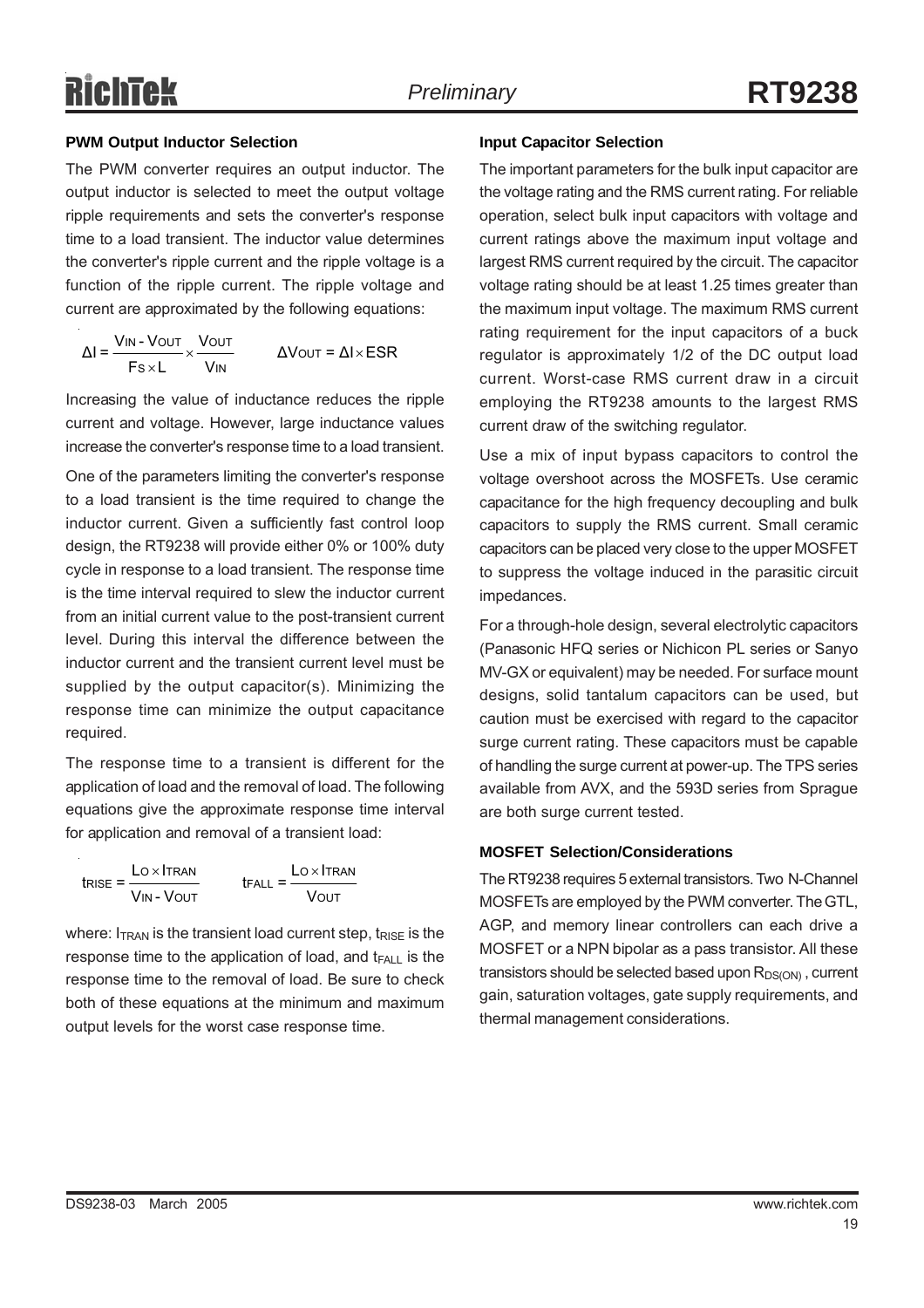### **PWM MOSFET Selection and Considerations**

In high-current PWM applications, the MOSFET power dissipation, package selection and heatsink are the dominant design factors. The power dissipation includes two main loss components: conduction losses and switching losses. These losses are distributed between the upper and lower MOSFET according to the duty factor. The conduction losses are the main component of power dissipation for the lower MOSFETs. Only the upper MOSFET has significant switching losses, since the lower device turns on and off into near zero voltage.

The equations presented assume linear voltage-current transitions and do not model power losses due to the lower MOSFET's body diode or the output capacitances associated with either MOSFET. The gate charge losses are dissipated by the controller IC (RT9238) and do not contribute to the MOSFET's heat rise. Ensure that both MOSFETs are within their maximum junction temperature at high ambient temperature by calculating the temperature rise according to package thermal resistance specifications. A separate heatsink may be necessary depending upon MOSFET power, package type, ambient temperature and air flow.

× ×  $\times$  Vout lo $\times$  Vin $\times$ tsw $\times$ × 2 2  $U$ PPER =  $\frac{IO^{-} \times RDS(ON) \times VOUT}{I} + \frac{IO \times VIN \times tSW \times FS}{I}$ IN LOWER =  $\frac{IO^- \times \text{RDS}(\text{ON}) \times (\text{VN} - \text{VOUT})}{}$ IN PUPPER =  $\frac{10^2 \times \text{RDS}(\text{ON}) \times \text{VOUT}}{}$  +  $\frac{10 \times \text{VIN} \times \text{tSW} \times \text{F}}{}$  $V_{IN}$  2  $P_{LOWER} = \frac{I_0^2 \times RDS(ON) \times (V_{IN} - V_{OUT})}{P_{U}}$ V

The  $R_{DS(ON)}$  is different for the two equations above even if the same device is used for both. This is because the gate drive applied to the upper MOSFET is different than the lower MOSFET. Figure 15 shows the gate drive where the upper MOSFET's gate-to-source voltage is approximately  $V_{CC}$  less the input supply. For +5V main power and +12VDC for the bias, the approximate gateto-source voltage of Q1 is 7V. The lower gate drive voltage is about 8V. A logic-level MOSFET is a good choice for Q1 and a logic-level MOSFET can be used for Q2 if its absolute gate-to-source voltage rating exceeds the maximum voltage applied to  $V_{CC}$ .



Figure 15. Upper Gate Drive-direct  $V_{CC}$  Drive

Rectifier CR1 is a clamp that catches the negative inductor swing during the dead time between the turn off of the lower MOSFET and the turn on of the upper MOSFET. For best results, the diode must be a surfacemount Schottky type to prevent the parasitic MOSFET body diode from conducting. It is acceptable to omit the diode and let the body diode of the lower MOSFET clamp the negative inductor swing, but one must ensure the PHASE node negative voltage swing does not exceed - 3V to -5V peak. The diode's rated reverse breakdown voltage must be equal or greater to 1.5 times the maximum input voltage.

#### **Linear Controllers Transistor Selection**

The RT9238 linear controllers are compatible with both NPN bipolar as well as N-Channel MOSFET transistors. The main criteria for selection of pass transistors for the linear regulators is package selection for efficient removal of heat. The power dissipated in a linear regulator is

$$
P_{LINEAR} = I_O \times (V_{IN} \text{-}V_{OUT})
$$

Select a package and heatsink that maintains the junction temperature below the maximum desired temperature with the maximum expected ambient temperature.

When selecting bipolar NPN transistors for use with the linear controllers, insure the current gain at the given operating  $V_{CE}$  is sufficiently large to provide the desired output load current when the base is fed with the minimum driver output current.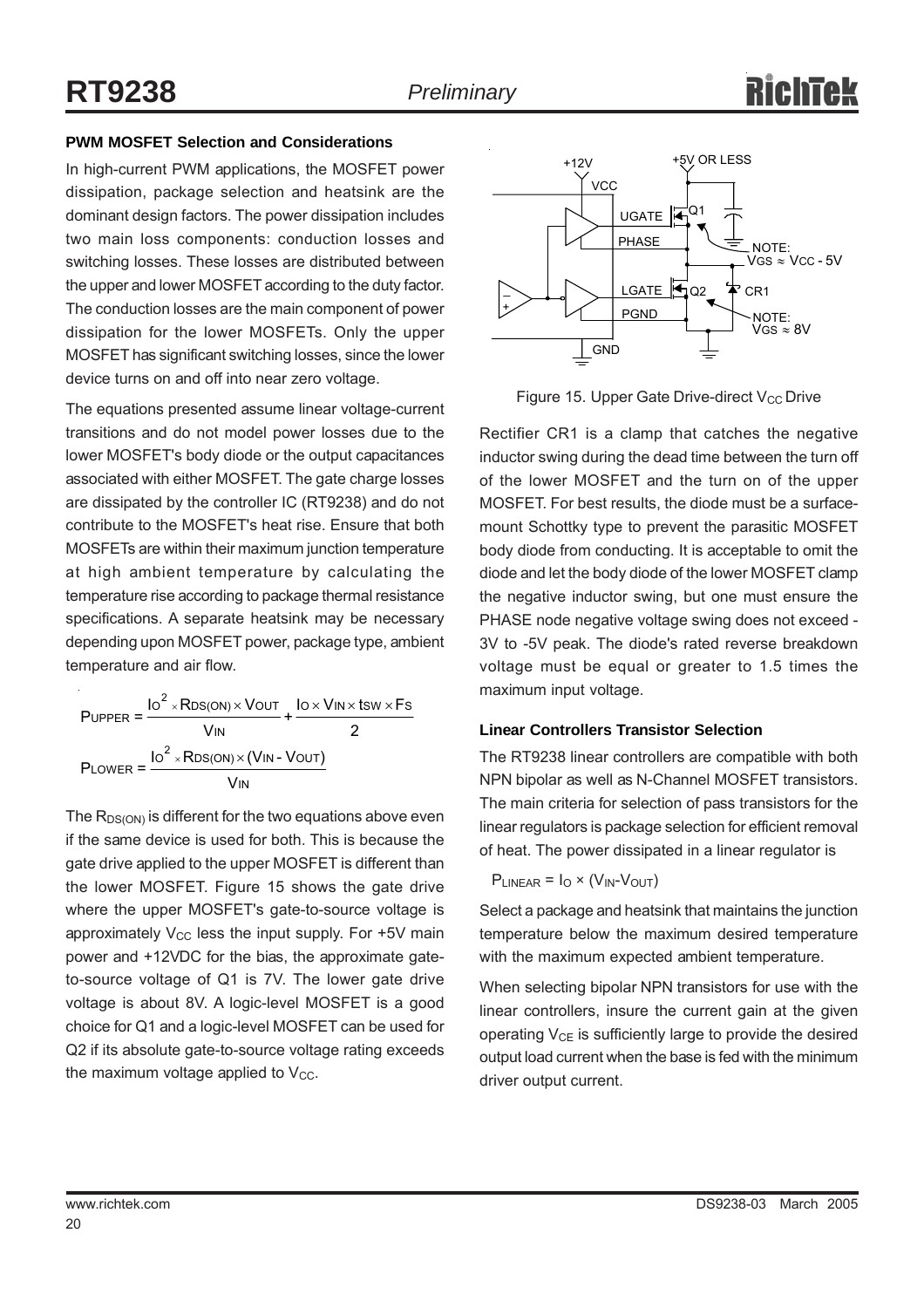# **RichTek**

In order to ensure the strict timing/level requirement of OUT4, a NPN transistor is recommended for use as a pass element on this output (Q5). An low gate threshold NMOS could be used, but meeting the requirements would then depend on the VCC bias being sufficiently high to allow control of the MOSFET.